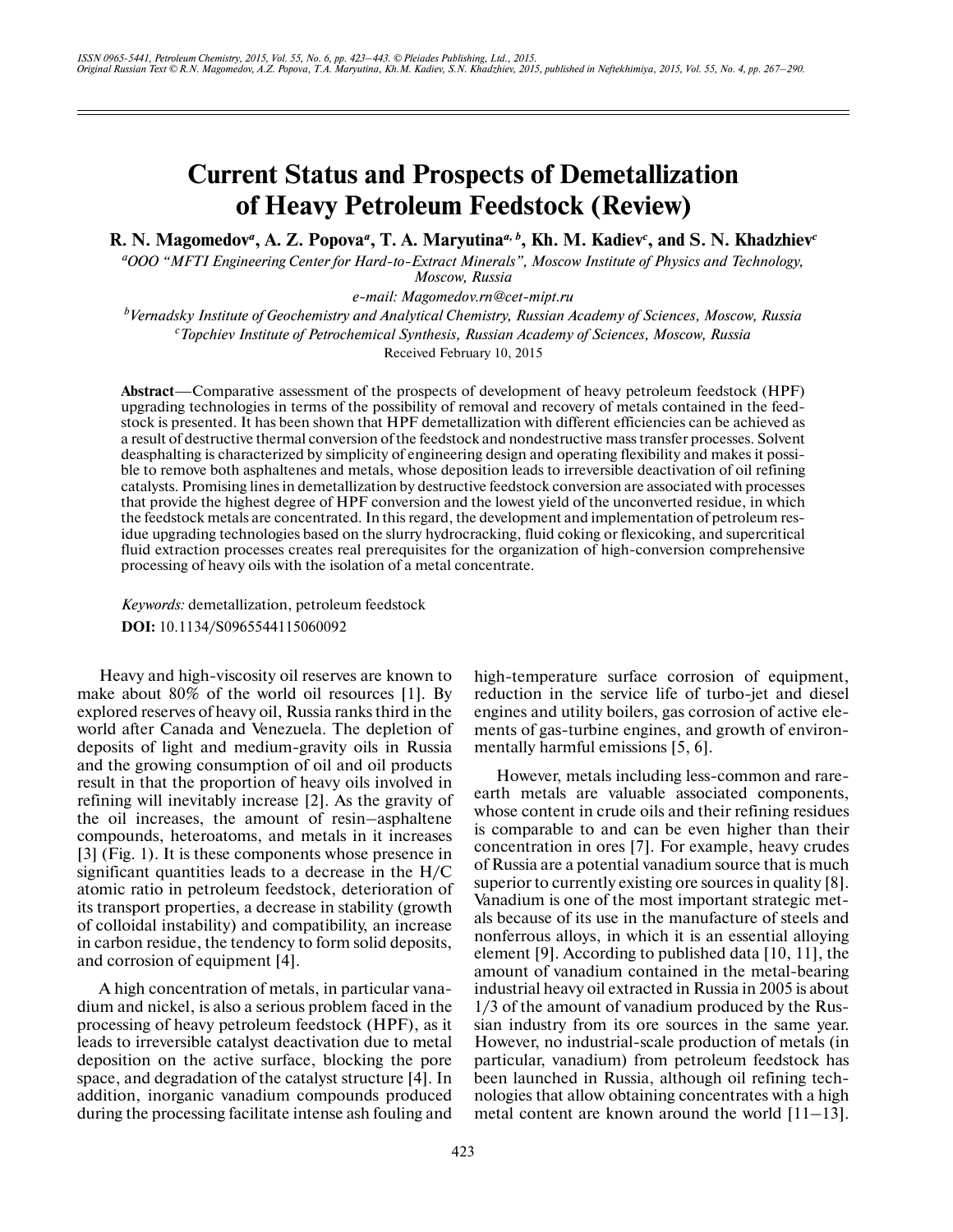

**Fig. 1.** Trend in the change of the average concentrations of some components and oil properties with increasing density [3].

In particular, about 8% of the world production of vanadium is from petroleum feedstock; in some coun tries, this percentage is as high as 20% (the United States) [14].

Thus, as the gravity of petroleum feedstock increases, a greater attention is focused on the prob lems of its demetallization for the purpose of increas ing the efficiency and reducing the cost of oil refining on one hand and producing the metal concentrate as a commercial or intermediate product on the other hand. As a consequence, it becomes necessary to opti mize the conventional processes of pretreatment and processing of heavy oils and heavy oil residues (HOR) to produce concentrates with a commercial concen tration of particular rare metals (depending on their content in the virgin crude oil) without deterioration of the economics of production of target petrochemi cals [13–15]. The choice of a sustainable technology for the processing of oils and oil residues is a quite complicated task. Its solution depends on the feed stock composition and properties, the range of required oil products, availability of the technology, availability of the relevant equipment, performance of industrial catalysts, use of recycled materials, and so on [11]. The possibility of large-scale extraction of metals from crude oil, inter alia, could be an impetus for the development of more efficient and cost-effec tive technologies for the production of rare metals.

The general line in the development of petroleum feedstock demetallization processes is the concentra tion of metals in the residues using known oil refining processes, in particular, the secondary noncatalytic thermodestructive and solvent–adsorption processes and/or catalytic cracking and hydroconversion pro cesses. After obtaining the high-conversion oil refining residues enriched in metals or solid contacts (catalysts and adsorbents) with the metals deposited on them, special methods of metal recovery are used. At the same time, crude oil can be partially demetallized dur ing its conditioning for transportation and refining.

In this paper, we survey the most widespread and promising processes of conditioning and processing of heavy oils and oil residues that involve their demetalli zation and the production of a metal concentrate.

# DEMETALLIZATION IN OIL CONDITIONING PROCESSES

Crude oils are partially demetallized during their preparation for transportation in oilfield conditioning plants and, subsequently, in electrostatic desalters (EDS) at refineries [16–36].

In oil conditioning processes, alkali and alkaline earth metals and some acidic substances (fatty acids, naphthenic acids, and acid resins) pass into wastewa ter, as well as vanadium, arsenic, and nickel com pounds, which are partially concentrated on the sur face of water globules. The on-site conditioned crude oil is further subjected to secondary, more thorough treatment at a refinery to have a salinity of less than 5 mg/L and a water content less than 0.1 wt %. When the amount of chlorides is reduced down to 5 mg/L, metals, such as iron, calcium, magnesium, and sodium, and arsenic compounds are almost com pletely removed from the oil and the vanadium con tent is reduced by more than a factor of 2, a quality that is extremely important for jet and gas-turbine fuels, petroleum coke, and other petroleum products. Even more exhaustive desalination of oil to a chloride con tent of less than 1 mg/L is practiced at US refineries since the 1960s, thereby ensuring the continuous operation of crude oil distillation units for two or more years [16, 17].

If crude oil contains a large amount of organic acids, an alkali solution is added to the oil, usually in an amount of  $1-5$  ppm (to maintain the pH at  $5.5-$ 7.0) in the last stage of the desalter or after it. It was reported [18] that the desalting of Venezuela crude oil by treating with an aqueous NaOH solution followed by dehydration removed significant amounts of many trace elements, including the metals sodium, nickel,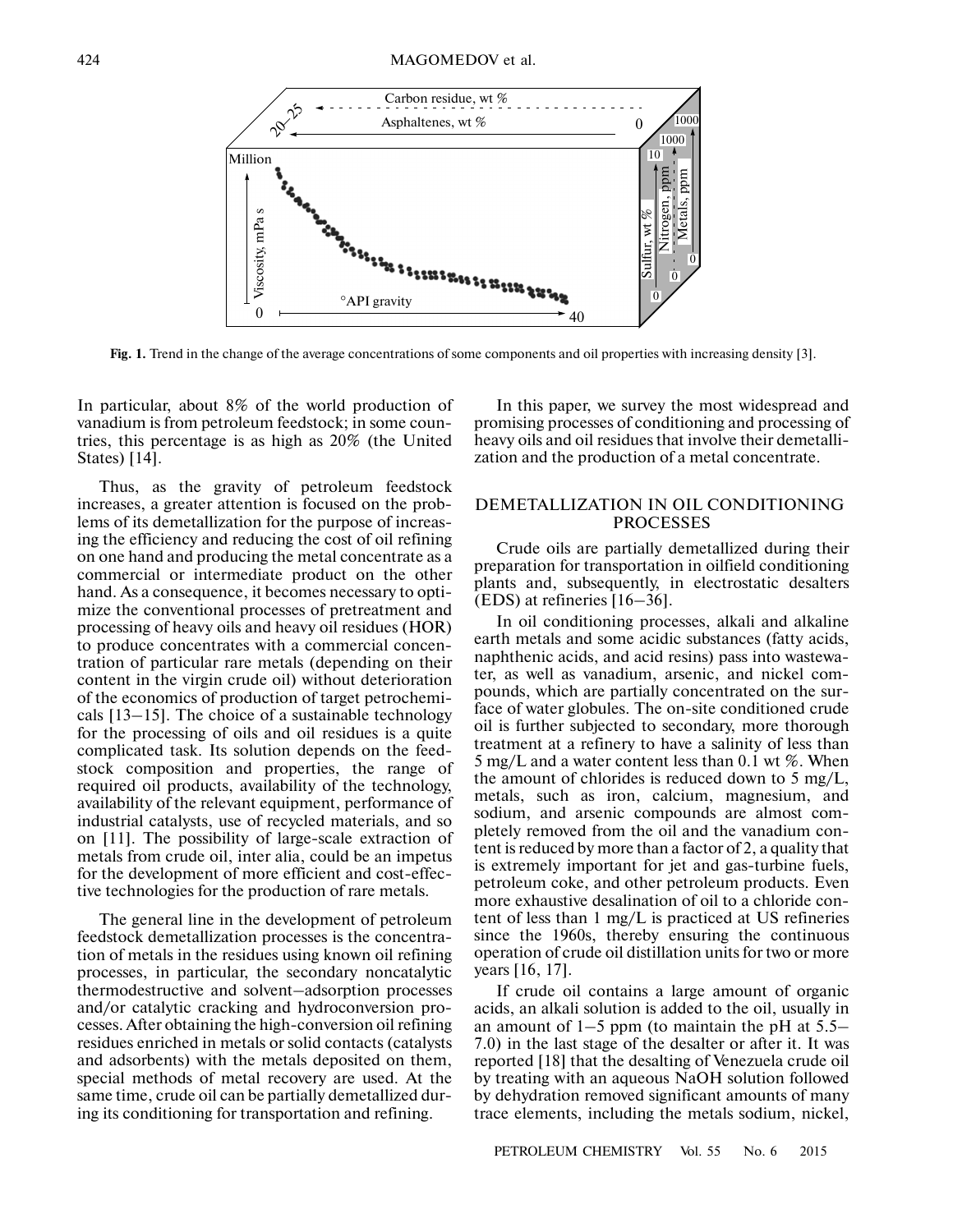and manganese (to 55 wt %). However, the desalted crude oil in this case contains almost unchanged amounts of vanadium, aluminum, and calcium. These results can be associated with the composition of the virgin crude oil from a particular area of its origin and the mode of the desalting process using a chemical reagent.

The increase in production of heavy high-viscosity oils (HVO) and natural bitumens (NB), which are an alternative source for production of valuable metals, brought about new dehydration and desalination problems due to their physical and rheological proper ties [19]. To dehydrate and desalt high-viscosity crude oil or natural bitumen extracted using special tech niques, before sending to EDS the light solvent kero sene is often added to them in an amount of 10–15%, which significantly reduces the density and viscosity of the mixture and, being a nonelectrolyte emulsifier, dissolves a part of the solvation shells in water globules. In this case, the properties of the emulsion approach the properties of ordinary crude oil and water separa tion becomes possible in two to three steps according to the conventional electrostatic desalter flow dia gram. A pilot ultraviscous oil conditioning plant (UPSVN) based on this technology in the Ashal'chin skoe oilfield of Tatarstan is described in a number of papers [17, 20–22]. To date, produced Ashal'chinskoe heavy, high-viscosity oil is being conditioned to group 3 quality in the UPSVN with a design capacity of 50000 ton/year. Upon reaching commercial produc tion volumes of high-viscosity oil, it is planned to build a UPSVN of a 1.0 million ton/year capacity.

However, deep demetallization of oils in conven tional electric desalting plants is usually impossible because transition metals form rather stable organo metallic compounds with hydrocarbon and heteroat omic petroleum components. Thus, research and development works on various modifications of desali nation processes aimed to increase the recovery of metals [23–38] are of great current importance.

For example, a process for selective extraction of metals, sulfur, and other elements by means of radiofrequency thin-film electrolysis of crude oil in a flow electrolyzer reactor was proposed in [23]. Implemen tation of this technology reduces to the passing of oil to be cleaned through electrolysis cells. By changing the electrolysis conditions and current density, it becomes possible to successively recover contaminants (metals and nonmetals, sulfur inclusive) present in petroleum or petroleum products. The special feature of the electrolyzer is the design of the cells, which ensures a minimal hydrodynamic drag at a high ratio of the electrode surface to the treated volume, which intensifies the process and increases its energy effi ciency. The impurities, including metals as well, accu mulate in the receiver fluid, which is not consumed. The impurities are isolated from the receiver process fluid by mechanical filtration. The recovery of the impurities (vanadium, nickel, cobalt, molybdenum, and sulfur, and other compounds) can be as high as 99%.

A number of oil demetallization processes using electrolyte systems was proposed [24–31]. Obraztsov and Orlov [28] patented quite an effective process for demetallization and desulfurization of crude oil in a flow system, which provides implementation of the reagent-free electrochemical technology with regard to environmental requirements. According to this pro cess, crude oil is electrochemically treated in flow using asymmetric alternating current. The products obtained as a result of demetallization, desulfuriza tion, and recovery of the desired valuable components can be used as feedstock for industrial production pur poses. Kremer et al. [29] disclosed a method for trans ferring metals and/or amines from the hydrocarbon phase to the aqueous phase in refinery desalting pro cesses by introducing an additive of a certain compo sition into the hydrocarbon–water emulsion. This method makes it possible to transfer the majority of metals from the crude oil to the aqueous phase during the desalting process. Wu et al. [31] described a tech nique for crude oil demetallization using an electric desalting device [31]. In dewatering–desalting pro cesses, a demetallization agent is fed together with an emulsifier and fresh water. The oil feedstock is further treated in an electric field with the use of special elec tric desalting cylinders, whereupon the next step of this demetallization procedure is carried out. The effi ciency of isolation of metals such as calcium, iron, and manganese from the high-viscosity oil can approach 100% under certain process conditions. The main fac tors that affect the demetallization efficiency are the viscosity of the crude oil, the type and dosage of the demetallization agent, and the acidity of its aqueous solution. Reduction in the viscosity of the oil sample has a favorable effect on its mixing with demetalliza tion agents and their interaction with metal ions formed during dissociation of metal salts, such as car boxylates and phenolates [31].

Problems of recovery of associated precious, non ferrous, and rare metals from petroleum feeds can be solved by introducing sorption on polymeric sorbents into oil conditioning (dehydration and desalting) pro cesses [32, 33]. The method of extraction of metals is based on the results of studies of the sorption capacity of novel domestic redox ion exchangers for metal ions. According to the scheme proposed by the cited authors, the crude oil desalting and dehydration step before atmospheric–vacuum distillation of the oil is followed by the metal recovery step comprised of add ing a polymer, forming a metal complex, and isolating the metals (to have the finished metal product and the polymer at the output). Using this scheme, it is possi ble to recover metals (zinc, copper, cobalt, nickel, vanadium, etc.) from petroleum or petroleum prod ucts at the conditioning and refining steps, thereby improving the quality of the petroleum products.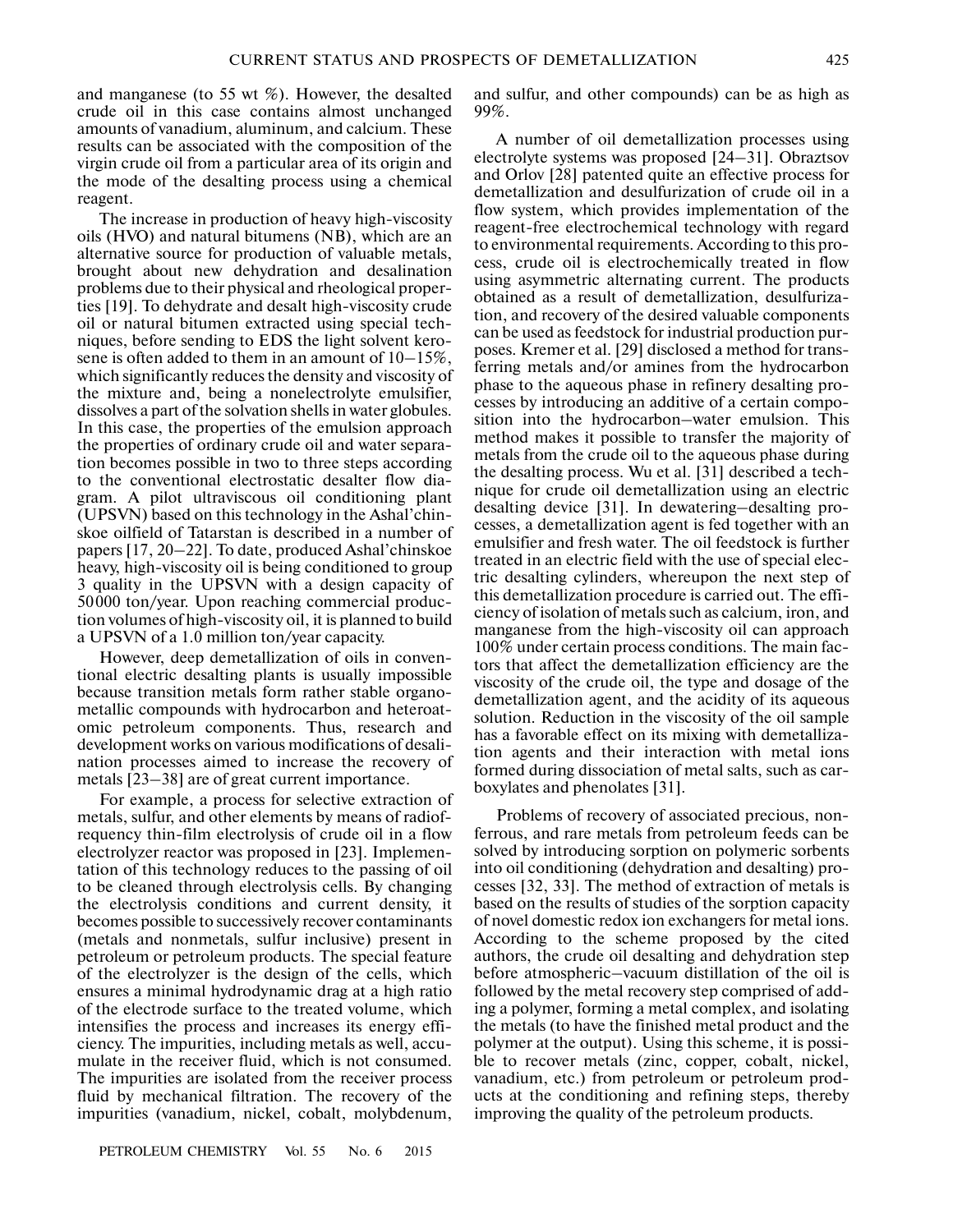Samedova et al. [34–36] showed the feasibility of desalting, dewatering, deasphalting, and demetalliz ing of crude oils and their heavy residues using super critical carbon dioxide  $(SC$ - $CO<sub>2</sub>)$  as a solvent (extracting agent). A new oil cleaning technology to remove water, salts, solids, and metals using  $SC$ - $CO<sub>2</sub>$  was implemented on a pilot unit at the pilot plant of the Institute of Petrochemical Processes, National Acad emy of Sciences of Azerbaijan. This technology allows not only for the removal of water, dissolved salts, and suspended solids from oil, but also its deasphalting and demetallization. Supercritical fluid extraction of oil samples results in their dehydration (to 0.5% or even complete absence of water), desalting (from 40.5– 54.9 mg of NaCl/L to zero level), and reduction in the solids content from 0.0348–0.0704 to 0.0102– 0.0169% [35]. Simultaneously, the physicochemical properties of oils are altered, namely, the density and kinematic viscosity of the samples are decreased by the extraction. In the oil cleaning process for the removal of water, dissolved salts, and suspended solids, asphalt enes and in part resins in which metals are concen trated are precipitated. Preliminary technoeconomic calculations showed that the energy demands of the process of oil extraction under supercritical  $\mathrm{CO}_2$  conditions are well below those of the currently used pro cesses. The economic effect of the processing of 6.0 million tons of oil could reach \$25 million per year [36].

A unique method for concentrating metals from crude oil, based on the use of rotating spiral columns (RSC), which make it possible to implement the mul tistage liquid–liquid extraction process, was proposed in [37, 38]. One (stationary) phase is held in the RSC free of a solid support or sorbent medium, by the action of the field of mass forces emerging during col umn spinning and simultaneous rotation about the central axis of a planet centrifuge, while the other (mobile) phase is continuously pumped through the column. Due to the special design features of the rotating spiral columns, the method can be used to extract inorganic trace elements (including metals) from petroleum systems into the stationary aqueous phase. The composition of the aqueous phase is deter mined by the range of tasks to be resolved and depends on the values of the partition coefficients of the com ponents of interest. The recoveries of valuable metals, such as zinc, manganese, iron, nickel, copper, cad mium, lead, and barium, are quite high, ranging within 75–95%.

Thus, partial demetallization of petroleum feed stock can be accomplished in the conditioning steps, typically, by removing the metal ions formed via disso ciation of the corresponding salts of organic and inor ganic acids. Application of the above-described meth ods of enhancement of the efficiency of metal recovery from oils makes it possible to concentrate the metals in the receiver fluid, metal complexes, resin–asphaltene substances, or the aqueous phase, from which they can be further isolated in the direct way. However, the oil preparation step using either the conventional tech nology or the newly proposed processes generally does not suggest the recovery of metals as a final or interme diate product at present.

## DEMETALLIZATION IN OIL REFINING PROCESSES

Depending on the quality of crude oil and its refin ing purposes, there are two basic ways of tackling the problem of demetallization of petroleum feed stock [13].

The first line is aimed at the realization of separate processing of commercially metal-bearing oils. It implies the use of geographically combined producing and refining process flow diagram in the development of heavy oil reserves. It should be noted that in most cases, the separate processing of metal-bearing heavy oils using special refining technologies that suggest the commercial production of petroleum vanadium and other metals is impossible in practice without special solutions on transport logistics, since heavy oil is nec essarily mixed with light oil for technological reasons. This leads to a decrease in the concentration of valu able metals in the crude oil arriving at a refinery.

The scheme of separate refining of commercially metal-bearing oils was in part implemented in Canada in the extraction of Alberta heavy bituminous oils. Its principle is that the oil produced in the oilfield is pre liminarily processed (upgraded) in situ in the so-called bitumen plants into synthetic and/or semisynthetic oil to reduce the density and viscosity and produce hydro carbon mixtures that meet the pipeline transportation requirements. Plants for the processing of heavy crude into synthetic oil are often based on a combination of conventional refinery processes for upgrading of oil residues. The processing of vacuum residue, which can make more than 50 wt % of natural bitumen, to obtain lighter hydrocarbon fractions on site makes it possible to abandon the use or reduce the consump tion of the expensive solvent and resolve the problem of lack of facilities for high-conversion oil refining at existing refineries [3, 39]. The quality of the products obtained in this case and, correspondingly, their price are substantially higher than those of the extracted raw material, and the vanadium-containing concentrate isolated as a byproduct can be used for the production of vanadium.

The second line suggests the use of technologies for the recovery of metals from refinery feedstocks that contain valuable metals in concentrations below cur rent commercial levels.

For each of the lines in the development of petro leum vanadium reserves, its own value for the minimal commercial concentrations of vanadium in crude oil should be established. In the former case, the com mercial V content will greatly depend on the condi tions of a particular oilfield and the minimally com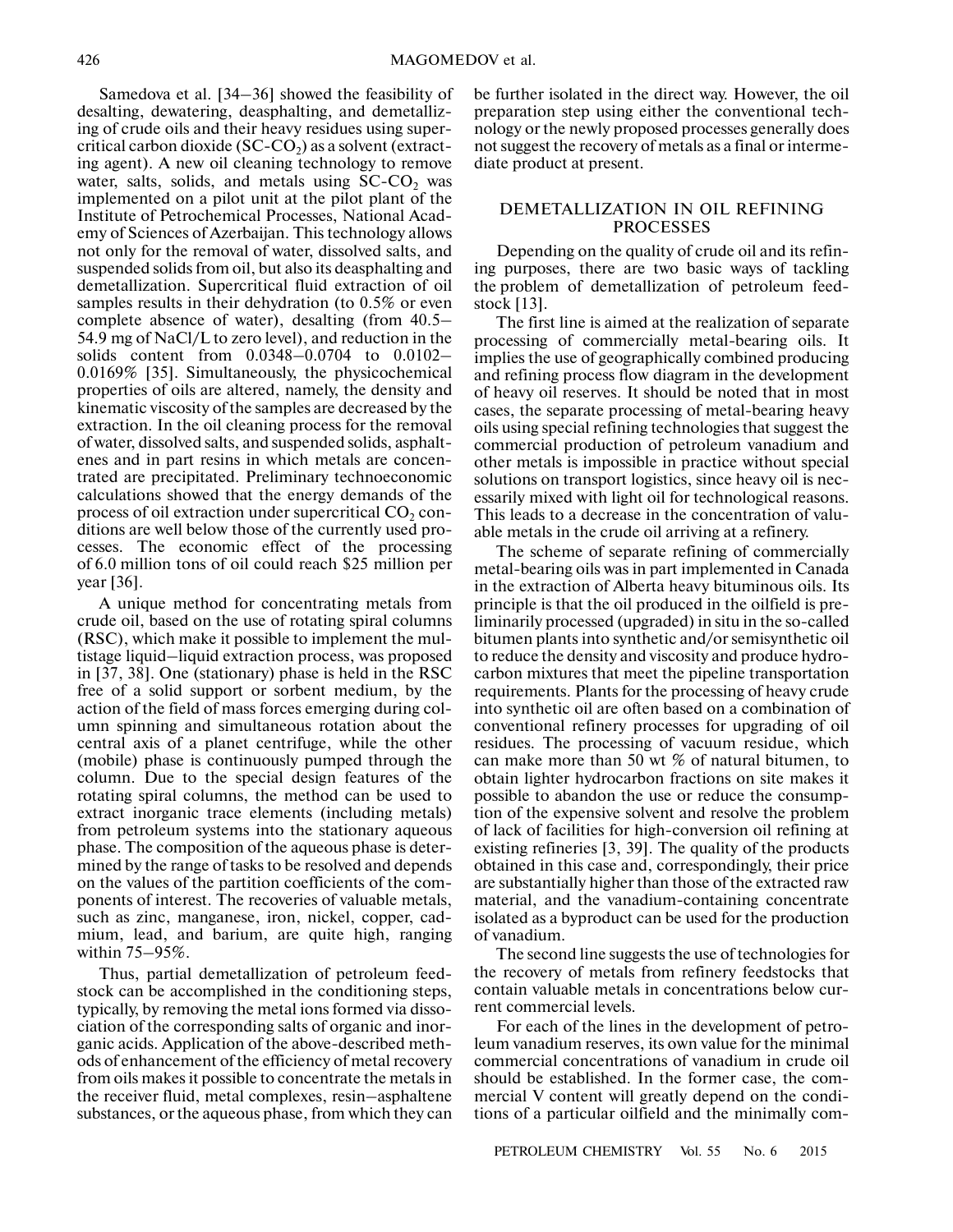mercially viable concentration of V in the source oil will be determined by its technologically achievable content in the vanadium concentrate at which the transportation of the concentrate from the oilfield to the site of further processing will be economically via ble. The lower limit of this estimate according to expert appraisal will be 30 ppm  $(V_2O_5)$ . In the latter case, the minimal commercial concentration of V in crude oil arriving at a refinery will be determined by its technologically achievable content in the concentrate at which its further processing is profitable. If the  $V_2O_5$ content in the byproduct obtained at the refinery is at least 1.0 wt %, the product will definitely be an eco nomic raw material, since its V content is much higher than that in commercial ores. Regarding the techno logically achievable concentration factor of 800–900, the minimal commercially significant vanadium con tent in refinery crude oils is about 12 ppm  $(V_2O_5)$ according to preliminary estimates [13].

The industrial oil processing at modern refineries involves complex, multistage physical and chemical processes on separate or combined high-production volume facilities (plants, shops) intended for produc ing different components or market mix of products [16, 40–49].

Heavy petroleum feedstock with a high metal con tent can be upgraded in catalytic and noncatalytic cracking or solvent–adsorption processes. More than half ( $\sim$ 57%) of heavy oil residues (HOR) in the world is being processed using noncatalytic destructive pro cesses now, of which visbreaking, coking, and gasifica tion are the most widespread. The thermal degrada tion processes primarily comprise the decomposition (cracking) reactions of feedstock molecules and cyclization and condensation reactions yielding high molecular-mass condensation products.

Due to the increase in demand for high-quality motor fuels and their price, tightening the environ mental standards, and the decrease in demand for boiler fuel oil, progressively increasing attention is given to the catalytic destructive processes, in particu lar, catalytic cracking and hydrocracking, whose pro portion in HOR upgrading processes is about 27% and steady increases [4, 42].

In solvent–adsorption HOR upgrading processes, the components containing the majority of particular trace elements are nondestructively isolated into a separate phase. The most widespread among nonde structive HOR upgrading and refining processes is the solvent deasphalting (SDA) process, by which resin– asphaltene substances and organometallic compounds impairing to a large extent the feedstock stability and quality are separated using a light hydrocarbon sol vent.

A special place is occupied by processes in which the chemical bonds of metals with the organic matrix of petroleum components are destroyed or altered by means of various physical and mechanical methods. These processes include some unconventional tech-

niques of metal recovery, in particular, methods based on the use of magnetic or electrical field, ionizing radiation, etc.

The decision on the choice of appropriate technol ogy for upgrading or processing of heavy petroleum feedstock is a challenge. One of the main factors deter mining the operational and capital costs and the yield and quality of the final product is the feedstock com position and, above all, the content of undesirable components such as polyaromatic hydrocarbons, het ero atoms, and metals. An increase in the carbon resi due and concentration of heavy metals in the HPF increases the rate of formation of solid deposits and catalyst deactivation during its processing, thereby leading to an increase in catalyst consumption and operating costs and impeding the feedstock conver sion. However, the applicability of catalytic processes to the refining of heavy and extraheavy petroleum feedstock is directly related to their instrumental implementation and the composition and properties of the catalysts used. Although the processing of heavy petroleum feedstock with a carbon residue above 10 wt % and a metal content of more than 30 ppm by fluid catalytic cracking (FCC) is in general uneco nomic, new catalyst systems developed to date and the engineering and technical solutions proposed for hydrotreating make it possible to organize the effective processing of feedstock with an API gravity less than 10 and a metal concentration over 700 ppm. In turn, heavy petroleum feedstock of almost any composition with very high metal and asphaltene contents can be upgraded using noncatalytic thermal processes. How ever, efficient disposal of the low-grade solid residue, whose yield increases with an increase in the feedstock carbon residue [4] (Fig. 2), should be taken care about in this case.

As a result of secondary oil refining processes, the metals for the most part appear in the residual prod ucts, such as asphalt, coke, and cracked residue, or (in the case of catalytic and adsorption processes) are deposited on the surface of adsorbents and catalysts, leading to irreversible deactivation of the latter [5].

The information presented in [5] on the basic pro cesses for upgrading of heavy oil residues as applied to the removal of metals from their composition is com plemented by other data in this paper and summarized in Table 1. None of the currently used processes for upgrading of HOR with a high metal content is abso lutely preferable, since these processes are closely tied to the feedstock composition and particular conditions, primarily, economic aspects. Thus, the overview given below considers particular data for each of the lines in demetallization of petroleum residues. As regards adsorptive demetallization, it is usually carried out in thermofor or catalytic processes and, therefore, will be considered in the relevant sections of this paper.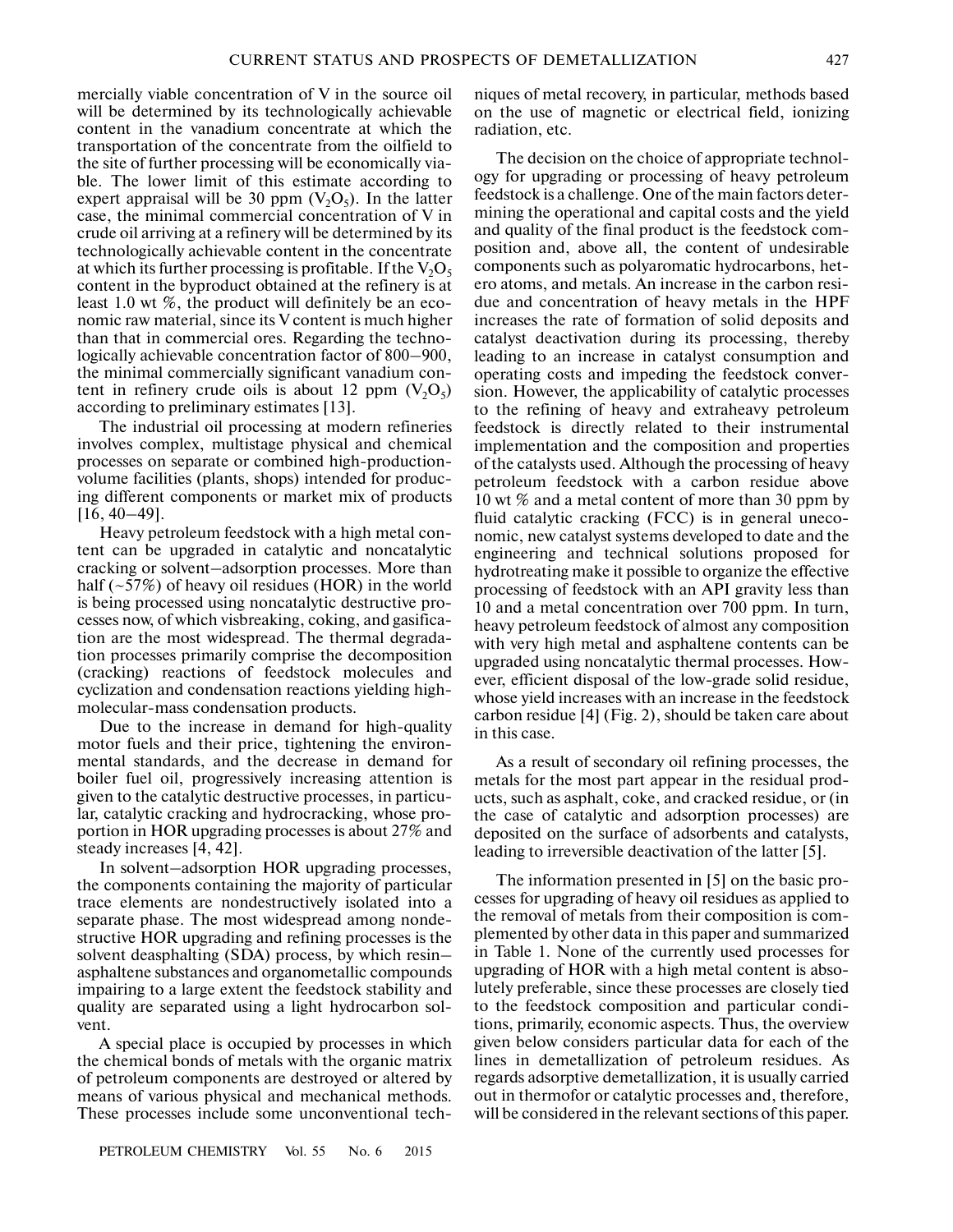

**Fig. 2.** General approach to the choice of HPF upgrading technology depending on the composition and properties of atmo spheric residue (FCC fluid catalytic cracking:  $(\Box)$  sulfur content, ( $\bullet$ ) carbon residue, and  $(\triangle)$  API gravity [4].

## SOLVENT DEASPHALTING

Among extraction technologies that result in feed stock demetallization, solvent deasphalting (SDA) processes have found the widest use in the refining practice. They are based on the extraction of paraffinic and naphthenic components of HOR with light alkanes accompanied by coagulation and precipita tion of high-molecular-mass polycyclic asphaltenic and resinous compounds in which the major amounts of heavy metals and hetero atoms of the starting petro leum feedstock are incorporated. An increase in the molecular weight of the solvent enhances the solvent power and increases the yield of deasphalted oil (DAO), but it simultaneously results in deterioration of the quality of the extract and a reduction in the degree of feedstock demetallization [16, 49, 50, 51]. For example, an increase in the yield of DAO from 66 to 90 wt % during SDA of Athabasca bitumens using *n* pentane as the main solvent led to a decrease in the degree of removal of nickel and vanadium from ~90 to 47% [51]. One of the possible ways of resolving this problem is adding an appropriate modifier to the non polar hydrocarbon solvent so as to change its solvent power and selectivity. For example, the addition of acetone to *n*-pentane to the level of its concentration of 20 mol % makes it possible to increase the yield of DAO by 4% with an insignificant change in selectivity for nickel and vanadium [51].

A promising direction in the solvent extraction methods for the recovery of desired components is the use of supercritical fluid extraction (SFE). Under supercritical conditions, solvents have specific proper ties that distinguish them from both gases and liquids. Supercritical fluids (SCF) have a density close to that of liquids and the viscosity close to that of gases; thus, the diffusion coefficients in SCF are significantly higher than those in the conventional liquids.

The solvent power of supercritical fluids almost exponentially depends on the density, and small pres sure changes can significantly change the solubility of the components in the SCF. This opens an opportu nity to finely control solubility and selectivity and eas ily isolate and separate the components of interest [52, 53].

Modern SDA technologies, such as the Demex (UOP), ROSE—Residuum Oil Supercritical Extrac tion—(Kellogg Brown & Root), and Solvahl (Axens) processes, include the step of solvent regeneration under supercritical conditions. This can significantly reduce capital and operating costs for the implemen tation of the process [54–57]. Commercial ROSE units demonstrate cost reduction of up to 50% com pared with the conventional SDA processes, which use evaporation, compression, and condensation of the solvent at its regeneration and recycle stages. Since there is no need to vaporize the most of the solvent from the extract solution, the size and complexity of the unit are reduced [55]. Depending on the purpose, the yield and composition of the deasphalted oil and asphalt in the aforementioned processes can be con trolled by varying the composition and properties of the solvent and process conditions. It is noteworthy that along with a decrease in the degree of demetalli zation with increasing DAO yield, concentration of HPF metals in the residue (asphalt) increases. For example, in the Demex process intended for demetal lization of HOR, an increase from 56 to 78 vol % in the yield of the demetallized residue from vacuum tower bottoms having a metal content of 98 ppm leads to a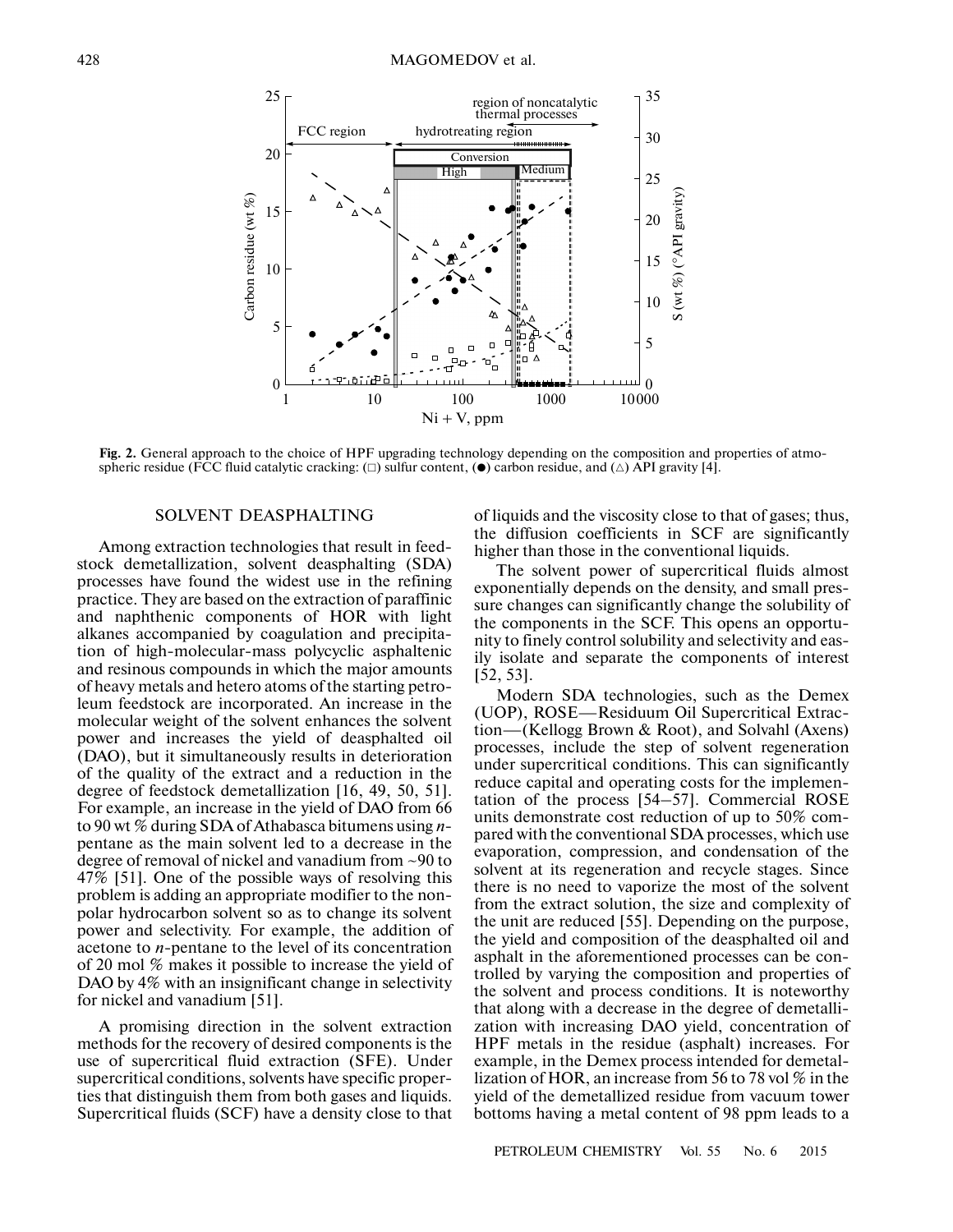| Comparative characteristics of the basic processes of destructive and nondestructive processing of heavy oil residues that result in their demetallization | Combined<br>Thermal | pounds by noncatalytic<br>Destruction of metal-<br>containing com-<br>hydrotreating<br>dues and coke and on<br>compounds and con-<br>Thermal destruction<br>centration of metals<br>of metal-containing<br>in thermolysis resi-<br>the surface of solid<br>heat carrier | Hydrovisbreking; hy-<br>rolysis; donor solvent<br>drocoking; hydropy-<br>cracking<br>Visbreaking; thermal<br>coking; fluid coking<br>cracking; delayed<br>or flexicoking | $20 - 90$<br>$5 - 75$                              | $60 - 80$<br>$70 - 80$ | Heavy residue of pro-<br>cess<br>metal-rich coke, solid<br>Cracked residue,<br>heat carrier |
|------------------------------------------------------------------------------------------------------------------------------------------------------------|---------------------|-------------------------------------------------------------------------------------------------------------------------------------------------------------------------------------------------------------------------------------------------------------------------|--------------------------------------------------------------------------------------------------------------------------------------------------------------------------|----------------------------------------------------|------------------------|---------------------------------------------------------------------------------------------|
|                                                                                                                                                            | Hydrogenation       | pounds by hydrotreat-<br>Destruction of metal-<br>ing in the presence of<br>containing com-<br>catalyst                                                                                                                                                                 | Hydrotreating; hydro-<br>cracking                                                                                                                                        | Up to 95*                                          | $60 - 98$              | Metal-rich spent het-<br>erogeneous catalyst,<br>fractions, and coke<br>high-boiling-point  |
|                                                                                                                                                            | Catalytic           | structive catalyst and<br>Destruction of metal<br>metal deposition on<br>compounds in the<br>presence of a de-<br>the catalyst                                                                                                                                          | Catalytic cracking                                                                                                                                                       | Up to 80                                           | $80 - 96$              | Metal-rich spent<br>catalyst                                                                |
|                                                                                                                                                            | Adsorption          | stock using adsorbents<br>from petroleum feed-<br>Recovery of metals<br>thermal treatment<br>supplemented by                                                                                                                                                            | adsorption and<br>solvent treat-<br>Adsorption treat-<br>catalytic cleaning<br>ment;<br>ment;                                                                            | $0 - 50$                                           | $80 - 95$              | Metal-rich adsorbent                                                                        |
|                                                                                                                                                            | Extraction          | Recovery of metals in<br>compounds separated<br>petroleum feedstock<br>the composition of<br>resin-asphaltene<br>using coagulants                                                                                                                                       | Solvent deasphalting                                                                                                                                                     | of deasphalted oil)<br>(yield<br>$0 - 50$          | $70 - 80$              | Asphalt                                                                                     |
| Table 1.                                                                                                                                                   | Removal process     | Principle of metal re-<br>covery                                                                                                                                                                                                                                        | Process name                                                                                                                                                             | with to IBP > 350°C,<br>Conversion of feed<br>wt % | Metal recovery, %      | Kind of resulting metal<br>concentrate                                                      |

PETROLEUM CHEMISTRY Vol. 55 No. 6 2015

\* Degree of conversion of feedstock boiling above 550°C. \* Degree of conversion of feedstock boiling above 550°C.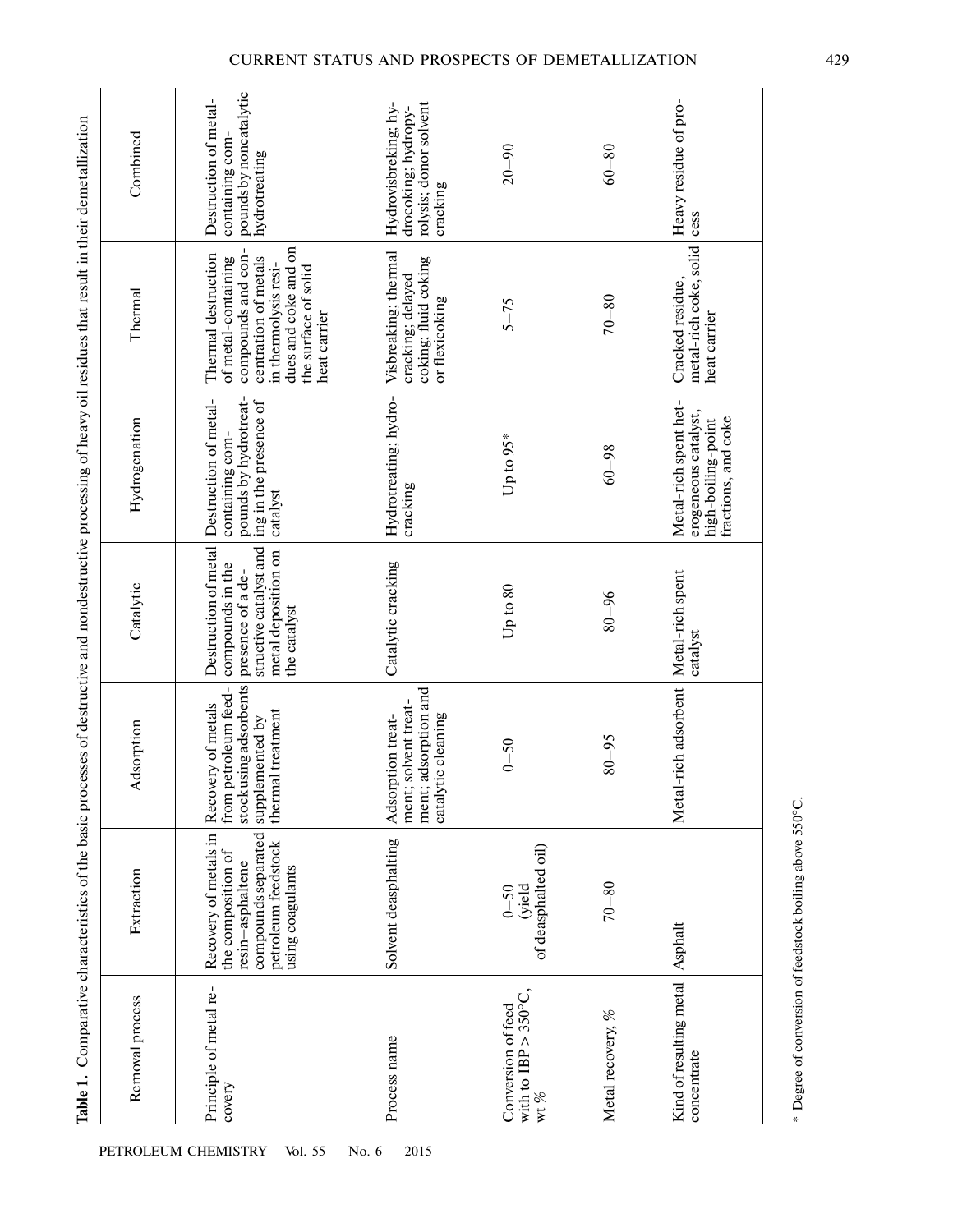change in the concentration of metals in the material from 6 to 19 ppm and a simultaneous increase in their content from 201 to 341 ppm in the separated asphalt [54].

Among the emerging upgrading technologies based on supercritical fluid extraction, the SELEX-Asp (selective asphaltene extraction) process designed to remove undesirable components from natural bitumen should be mentioned [58]. The principle of supercrit ical fluid extraction of petroleum feedstock is based on a combination of nonsolvent with multicomponent phase equilibrium. The SELEX-Asp process makes it possible to selectively remove solid asphaltene parti cles from heavy oils and oil residues and extract valu able hydrocarbon components. In the case of deas phalting of vacuum tower bottoms having a Conrad son carbon residue of 19 wt % and a metal content of 242 ppm, 21.55 wt % asphaltene residue with a Con radson carbon of 47% and a metal content of 1000 ppm is separated as a result of the process, which make 56 and 90% of the carbon residue and metal content, respectively, of the source vacuum bottoms. Solvent consumption in this process is lower by 20% than that in the ROSE process. However, since the extraction unit operates under the supercritical condi tions for the solvent, the pressure in the SELEX-Asp process substantially exceeds that in the ROSE process and, as such, may lead to an increase in operating costs [3].

Along with the use of organic compounds as a sol vent or extractant, considerable attention begins to be paid to inorganic substances that have a simple struc ture and are readily available in the supercritical state. Supercritical water is an effective demetallization agent, a source of hydrogen, and a catalyst for hydro genation and decomposition of vanadium and nickel porphyrins and is capable to remove up to 80% of the metals from the complexes and extract them into the inorganic phase [59, 60].

The most attractive of supercritical fluids is carbon dioxide  $(SC$ - $CO<sub>2</sub>$ ), which is nonflammable, nontoxic, cheap, and readily available. Owing to high volatility, the solvent is easy to recover from the extract solution simply by pressure release. Supercritical  $CO<sub>2</sub>$  is an effective solvent for deasphalting and demetallizing of heavy petroleum feedstock, which makes it possible to reduce the solvent/feedstock ratio and the solvent regeneration cost, increase the yield of deasphalted oil, and ensure a high degree of removal of asphaltenes and metals from DAO, thereby eliminating the disad vantages of the existing SDA processes that use light hydrocarbon solvents [34]. The polarity, dissolving power, and selectivity of  $SC$ - $CO<sub>2</sub>$  towards certain groups of feedstock compounds can be controlled by adding small amounts of modifiers to the solvent [61]. The use of suitable complexing and chelating agents as  $SC$ - $CO<sub>2</sub>$  modifiers is quite effective for extraction of metal ions from solid matrices, such as furnace and gasifier fly ashes, and can hold promise for the recovery of valuable components from heavy petroleum feedstock [62, 63].

It should be noted that there are numerous methods for isolating metals from HOR using various acids, alkalis, salts, and hetero compounds as solvents and reagents that have not yet received practical applica tion [64]. Despite the fact that these methods are capable to extract metals, such as V and Ni, with an efficiency greater than 97%, their major disadvantage is often incapability or limited capability to precipitate asphaltenes, which requires to conduct further feed stock preparation processes for reducing its density and carbon residue and removing hetero atoms [51].

## THERMAL PROCESSES FOR UPGRADING HEAVY PETROLEUM FEEDSTOCK

The most common thermal destructive processes for upgrading heavy oil residues are thermal cracking, visbreaking, delayed coking, thermofor catalytic cracking, and flexicoking. Being run at relatively high temperatures, all these processes lead to the formation of gaseous products, liquid hydrocarbons with low and medium molecular weights, heavy aromatic bottoms, and a carbonized solid residue in the case of coking and thermofor cracking [16, 46, 49]. Metals, including V, are concentrated in a small volume of this carbon residue (cracked residue, pitch, coke) and their con centration is substantially higher than that in the oil. The increase in the yield of liquid products and the decrease in the yield of the resulting residue of the thermodestructive process are accompanied by a rapid increase in the concentration of metals in the residue.

## *Thermal Cracking/Visbreaking*

Thermal cracking is largely used at present as a pro cess for thermal preparation of distillate feedstocks to coker units and production of thermally cracked gas oil at an elevated ressure (2–4 MPa) and a tempera ture of 500–540°C. As applied to heavy petroleum residues, only a version of this process known as vis breaking has remained to be of industrial importance in modern oil refining; this is a mild cracking process with a limited degree of thermolysis conducted at 1– 5 MPa, 430–500°C, and a residence time of 2–25 min with the purpose of reducing the viscosity of fuel oil without regard for demetallization of the residue [16, 41].

Conventional visbreaking feedstock is vacuum tower bottoms, but heavy oil, fuel oil, and asphalt can also be processed in this way [40, 42]. Most commer cial units operate in the residue conversion range of 20 to 30%; their basic limitation is a decline in stability of the product with an increase in feedstock conversion, which is associated with the deposition of asphaltenes and coke and the formation of olefins, whose subse quent secondary transformations can result in the for mation of tar and hardly recyclable residues [3, 16,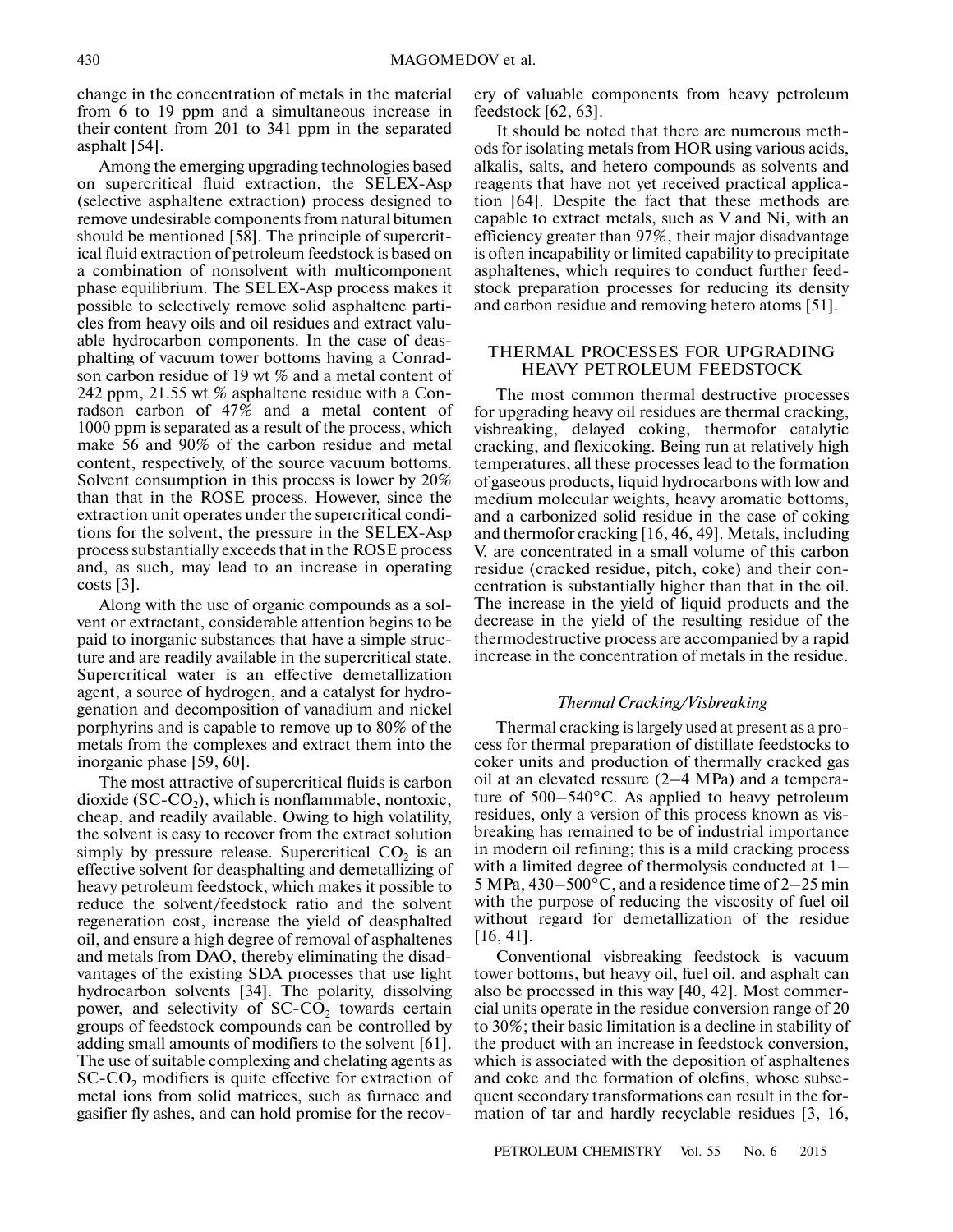49]. In the case of the use of visbreaking for upgrading heavy petroleum feedstock, the purpose of the process is to obtain a maximal yield of distillate fractions, which are then mixed to form synthetic oil. In this case, V and Ni, which largely concentrate in the high boiling-point fractions and are bound to nitrogen in porphyrin and nonporphyrin structures remain in the residue of the thermal process, as well as relatively small amounts of sodium and iron [4].

The world's leading licensors of various embodi ments of the process are considered to be Shell, whose technologies were used to build more than 70% of world HPF visbreaking capacity over the past 10 years, and Foster Wheeler and UOP, companies that designed more than 50 visbreaking units [65, 66]. The refineries in Pavlodar, Burgas, Mazeikiai, and Omsk use the units designed by the Grozny Research Insti tute, and a number of other refineries employ the units designed by the Institute of Petroleum Refining and Petroleum Chemistry of the Republic of Bashkor tostan.

#### *Coking*

Currently, coking becomes one of the most common processes for refining and upgrading HOR with a high metal content. Meant by coking is the process of thermal treatment of heavy oil residues at a low pres sure (up to 0.2–0.3 MPa) for the production of distil lates, which are feedstock for the manufacturing of motor fuel components and petroleum coke [46]. Unlike thermal cracking, coking is conducted under severe conditions (high temperatures of 430–560°C and residence times as long as several hours) with a high degree of feedstock conversion. Cokers can pro cess various oil residues, straight-run vacuum tower bottoms, cracker resid, deasphalting asphalts from lube oil manufacturing units, pyrolysis pitch, etc. Abroad, heavy crude oil, shale oil, natural bitumen from Athabasca oil sands, and coal tar pitch are also used [16, 40, 41, 44, 45]. The process yields lighter valuable products, such as gas, naphtha, light and heavy gas oils, and solid residue (petroleum coke). Typically, the yield of coke increases with an increase in the carbon residue of the coking feedstock and its quality and properties depend on the sulfur, metal, and asphaltene contents and feedstock aromaticity [3, 4, 16, 49].

As a result of the process, metals of the petroleum feedstock almost completely concentrate in the petro leum coke [3]. Coker economy is determined to a con siderable extent by the ratio and the cost of derived fuel fractions and high-sulfur solid residue of the process. The main drawbacks of the process in the case of HPF refining and upgrading are the formation of low-grade coke, a reduced yield of liquid distillate products, and limitations due to emissions of sulfur dioxide pro duced by burning coke. All of the resulting liquid frac tions contain substantial amounts of unsaturated com-

pounds and require further catalytic hydrotreating to obtain components of commercial petroleum prod ucts [49].

Classification of the existing coking technology is based on modes of supplying the feedstock to the reac tion zone and unloading the solid product. Regarding these modes, two different types of organization of the process have found commercial use to date: semibatch or delayed coking with continuous feed and periodic discharge of the coke in unheated coking chambers and fluid coking in a fluidized bed of coke as a heat carrier.

Delayed coking processes have become the most widespread, making it possible to obtain up to 40% coke depending on the composition of the petroleum feedstock. The degree of demetallization in the delayed coking process can reach 95–98% [5]. CB & I Lummus and Foster Wheeler (SYDEC (Selective Yield Delayed Coking) process), leaders in the field of efficient delayed coking technologies designed to achieve maximum yield of distillate fractions, com missioned more than 60 and 50 units, respectively [65, 66].

Among thermal demetallization processes, the Eureka process in which the thermolysis reactions also proceed in a system of two reactors operating alter nately is interesting. This process is much similar to thermal cracking and visbreaking in conditions, although it differs in reduced temperature (360– 420 $^{\circ}$ C) and pressure (0.1–0.5 MPa), and to delayed coking in duration (0.5–10 h) and instrumental implementation. Thermal cracking reactions in the process occur in the presence of superheated steam, which is injected into the bottom of the reactor and regulates the temperature of the process, stirs the reac tion mixture, and strips distillate cracking products. In such a reactor with direct contact of the feedstock with the heat carrier, the cracked products are rapidly removed from the reaction zone, thereby preventing the formation of coke. Owing to the development of polycondensation reactions, uncrackable hydrocar bons appear as petroleum pitch, which is liquid under the reactor conditions (softening point 130°C or higher). The Eureka process can result in concentra tion of almost the whole amount of feedstock metals in petroleum pitch, the residue of the process. The pro cessing of vacuum residue with a metal  $(Ni + V)$  content of 338 ppm makes it possible to increase their total concentration in the resulting pitch to 1175 ppm, wherein the yield of the pitch is about 30% of the mass of the vacuum residue fed [5, 11, 13, 40, 49].

## *Fluid Coking or Thermofor Catalytic Cracking (TCC)*

Rapid development of this process in recent years has made it possible to process the heaviest feedstock and provide a coke yield of 10 to 25 wt %. In turn, the use of gasification of the resulting coke powder led to creation of a combined flexicoking process. Fluid cok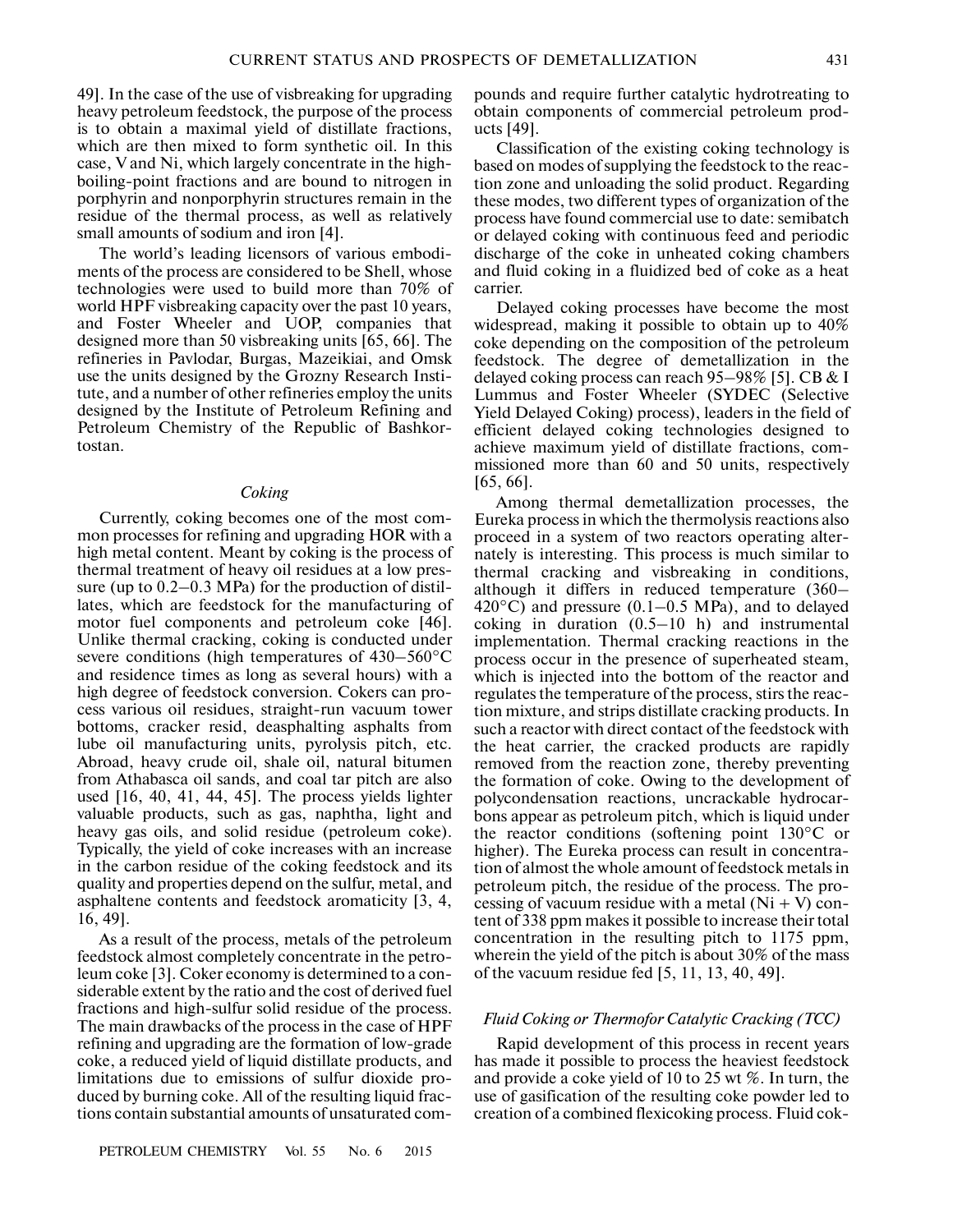ing is carried out at higher temperatures  $(510-560^{\circ}C)$ and shorter residence times (several minutes) com pared to delayed coking, thus increasing the yield of liquid products and reducing the coke yield. Flexicok ing is a modification of the fluid coking process and uses a coker reactor of the same design, except that it includes an additional gasification section in which excess coke reacts with steam and oxygen to be con verted into a low-calorific-value fuel gas. The units designed are capable of gasifying 60 to 97% of the coke produced [4, 5, 7, 11, 13, 18, 40, 43, 46, 49, 67, 68]. The fluid coking and flexicoking processes were designed by Exxon Mobil Research & Engineering. Eight fluid coking plants operate since 1954 with a total capacity of 375000 barrels/day, whereas only five flexicoking units were built (with a capacity 179000 barrels/day) because of the necessity to use one more reactor and a high capital cost of its imple mentation [42].

Thermofor catalytic cracking is at present one of the key processes for territorial and technological combination of producing and refining heavy petro leum feedstock with recovering useful associated com ponents. Upgrading of heavy oil residues in TCC pro cesses makes it possible to increase feedstock conver sion and achieve a high yield of distillate fractions (synthetic oil), and, unlike delayed coking, perform cracking in the continuous mode with a lower coke yield. Since almost all vanadium occurs in the fraction with a boiling point of  $>500^{\circ}$ C, heavier residues are sequentially enriched in vanadium during processing to have a maximum of its concentration in the coke [7, 68]. An increase in the "severity" of the TCC process and a decrease in the yield of coke from the petroleum feedstock results in a maximum enrichment of coke in vanadium and other metals [13, 69].

The fluid coking process has been intensively developed in recent years, and various HPF upgrading technologies have been designed on its basis, which differ in instrumental implementation, heat transfer conditions, and the type of solid heat carrier. Among these new developments, the HTL (Heavy-to-Light) process intended for upgrading HPF to lighter syn thetic oil of better quality that meets the requirements of pipeline transportation should be noted. The heat carrier in the HTL process is a moving, circulating bed of hot sand. Feedstock asphaltenes are deposited on the contact surface to form a thin film covering the sand particles, thereby resulting in their high conver sion. Because of a very short residence time of the slurry in the reactor, which does not exceed 2 s, a high yield of lighter liquid products and minimal gas and coke formation are achieved. The process was designed and patented by Ivanhoe Energy and is char acterized by compactness and lower operating costs compared to conventional upgrading processes [70, 71]. As a result of the process, the API gravity of the upgraded product obtained from Athabasca natural bitumen decreases from 8.5 to 18.8; the vacuum residue content, from 52 to 6 wt %; the V content, from 209 to 27 ppm; and the nickel content, from 79 to 15 ppm.

Viscositor, a similar thermal cracking process in a fluidized-bed reactor, was developed by the Norwe gian company Ellycrack AS for the on-site refining of heavy oil [72]. In the Viscositor process, HPF is sprayed with superheated steam and cracked by con tacting with heated fine sand particles in the cavity of the reactor in which a high linear velocity of the upward flow is achieved. The solid particles heated in a regenerator by fluidized-bed combustion of coke are driven to the reactor by means of pneumatic conveying with hot flue gases. The process occurs at low temper atures due to the low partial pressure of the feedstock, is autothermal, and requires neither the heat produced by burning the coke formed nor the presence of a cat alyst, instead of which finely grained minerals act as a heat carrier. Thus, the metal content in the upgraded product is reduced by 90%.

A unique version of thermofor cracking was devel oped by ETX Systems. The technology is based on the thermal cracking of HPF in contact with hot solid par ticles fluidized by transverse gas flow and moved through the reactor by gravity. Entering the reactor, a heavy residue undergoes conversion to give liquid products, coke, and gas by heat transfer from the bed of solid particles. The coke is deposited on the surface of solid particles, while the fluidizing gas and other products of the process are withdrawn from the top of the reactor. The process is carried out under less severe conditions at relatively low temperatures, increasing the yield of liquid products, which is higher by 9% than the yield of hydrocarbons in the case of Atha basca bitumen processing in a delayed coker [73].

Thus, the thermal processes are quite effective for demetallization of heavy oil residues and metal con centration in the product coke (pitch) or on the sur face of solid heat carrier particles from which the met als can be further recovered.

The known methods for the recovery of metals from petroleum coke, ash, and other products are described in more detail in [18, 74, 75]. For example, vanadium pentoxide is produced on the commercial scale in Canada, the United States, and Venezuela from the ash of TCC coke of Venezuelan oils and Athabasca bitumens using hydrometallurgical pro cesses [44, 68], based on the conversion of ash and coke metals into water- or acid-soluble compounds and the subsequent selective precipitation of V and Ni. For materials with a high metal content, the use of autoclaved equipment and hydrothermal media is jus tified. A promising method is the recovery of metals from petroleum coke by reacting with chemical oxi dants.

By 1988, eight units for V recovery from petroleum coke operated in Canada, Venezuela, and the United States, where the heavy viscous oil and natural bitu men processing technologies and are most developed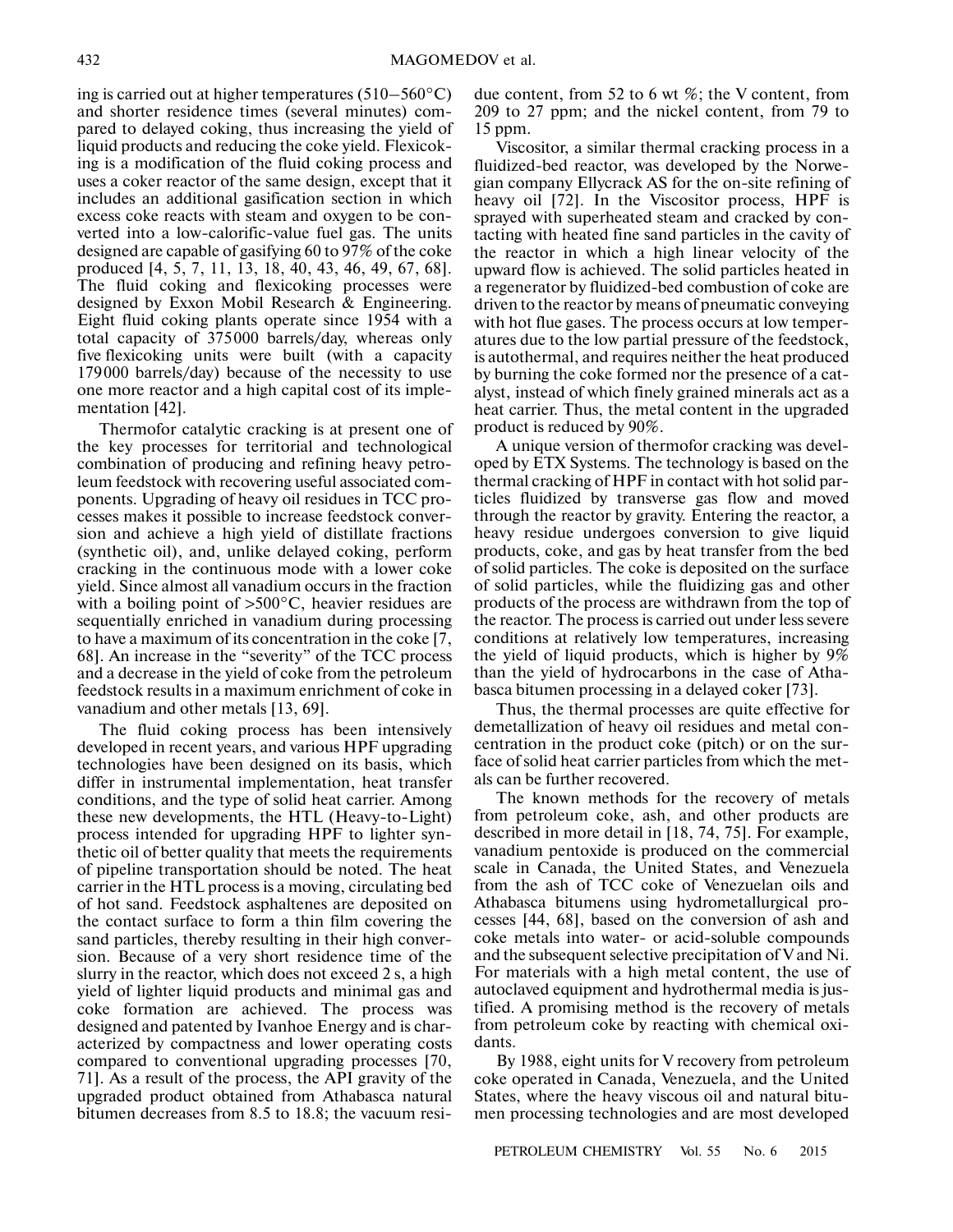[19, 76]. In the ash produced by coke gasification, the vanadium content can be as high as 23000 ppm. The total output of  $V_2O_5$  derived from petroleum feedstock in the Canadian units reaches 1660 ton/year, which is several times higher than the country's demand for this valuable metal.

# GASIFICATION

Gasification today is an important intermediate step in integrated heavy petroleum feedstock process ing schemes that, on one hand, makes it possible to concentrate the valuable feedstock metals in the min eral residue from which they can be directly recovered and, on the other hand, convert its organic part into synthesis gas, which a good fuel for power generation or feedstock for a variety of petrochemical processes. The desired product of the gasification process is the synthesis gas, which is a mixture of the main compo nents carbon monoxide and hydrogen with carbon dioxide and methane. The feedstock of the process can be various solid and liquid carbonaceous materials including deasphalted asphalt, petroleum coke, and crude oil tank bottoms. Gasification is achieved by the complete decomposition of the carbonaceous feed stock at high temperatures (above 1000°C) in the pres ence of oxygen (air) and steam.

The other products are soot and bottom ash (BA). The soot may contain a significant amount of V. At a plant throughput of 800000 ton/year, 320 t/y of vana dium can be obtained. Soot is subjected to controlled oxidation in a multiport furnace. The product is a V concentrate containing about  $75\%$  V<sub>2</sub>O<sub>5</sub> [40]. The majority of rare and rare earth elements concentrate in bottom ash, which can be regarded as feedstock for producing commercial compounds of a variety of ele ments [7].

Almost all of the gasification projects implemented to date prefer entrained flow gasification reactors because of their flexibility; the possibility of processing different carbonaceous raw materials (liquid and solid); a high unit capacity; and, hence, economic attractiveness. The best-known technologies based on entrained flow gasification reactor were developed by Texaco (TGP process), Shell (SGP process), Sie mens-Future Energy, Prenflo (Krupp-Uhde), and Conoco Phillips (E-Gas process) [77, 78]. About 140 SGP plants and 90 TGP plants operate over the world [79]. A promising approach to gasification of various carbon materials is the process in a molten metal (iron) placed in a melting-furnace crucible blown with an oxygen-rich gas [80].

Table 2 collates data on the performance character istics of the thermal processing of residues of light Devonian oil, which illustrate differences in the metal concentration efficiency depending on the thermal treatment process used. The characteristics of the crude oil are as follows: density,  $0.86$  g/cm<sup>3</sup>;

sulfur content, 1.6%; vanadium, 56 ppm; and nickel, 21 ppm [13].

According to the data in the table, the heat treat ment-produced distillate fractions that boil up at tem peratures below 500°C are almost deprived of vana dium and nickel. The highest vanadium concentration of  $0.1-1.0$  wt % is achieved in the fluid cracking coke and in the flexicoking coke ash concentrate. Note that the concentration of vanadium in the fluid cracking coke is almost two times that in the delayed coking coke.

These data indicate that refinery flow charts including coking or flexicoking processes are the most preferable from the standpoint of effectiveness of the commercial development of petroleum vanadium resources. It is in this case that a maximum concentra tion of petroleum vanadium in coke ash residue, one of the associated refinery products, can be achieved. The concentration factor defined as the ratio of vana dium concentration in the associated product to its concentration in the feedstock can be as high as 150– 200. Further enrichment of the coke ash concentrate in vanadium in specialized utility boilers equipped with facilities for capturing particulate matter from the flue gas will increase the concentration factor to 800– 900 [13]. It should be noted that the concentrations of vanadium in the fluid cracking coke and the coke ash concentrate are higher than in traditionally used vana dium ores. Moreover, these values can be achieved even in the case of refining crude oil that contains vanadium in an amount below the commercial con centration.

## CATALYTIC PROCESSES OF REFINING HEAVY PETROLEUM FEEDSTOCK

#### *Catalytic Cracking*

Isolation of metals from the heavy fractions of petroleum feedstock is feasible in the case of the fluid catalytic cracking (FCC) process. In this process, the degradation of metal compounds in the presence of an acid catalyst occurs and the metals are deposited on the catalyst. The FCC process is one of the most com mon technologies that provide a high refining effi ciency and manufacture of the base component of high-octane gasoline, the kerosene component, and lower olefins (propylene and butylenes). Simulta neously, the spent catalyst can be a raw material for the recovery of heavy metals deposited from the feedstock. In this process, which traditionally uses heavy distil lates (vacuum gas oils) as a feedstock, oil residues (atmospheric and vacuum tower bottoms) preferably in a mixture with the distillate feedstock are increas ingly involved. Oil residue feeds in the FCC process are used as received or after preparation. The immedi ate cracking of heavy feeds is the simplest process from the engineering standpoint. However, the presence in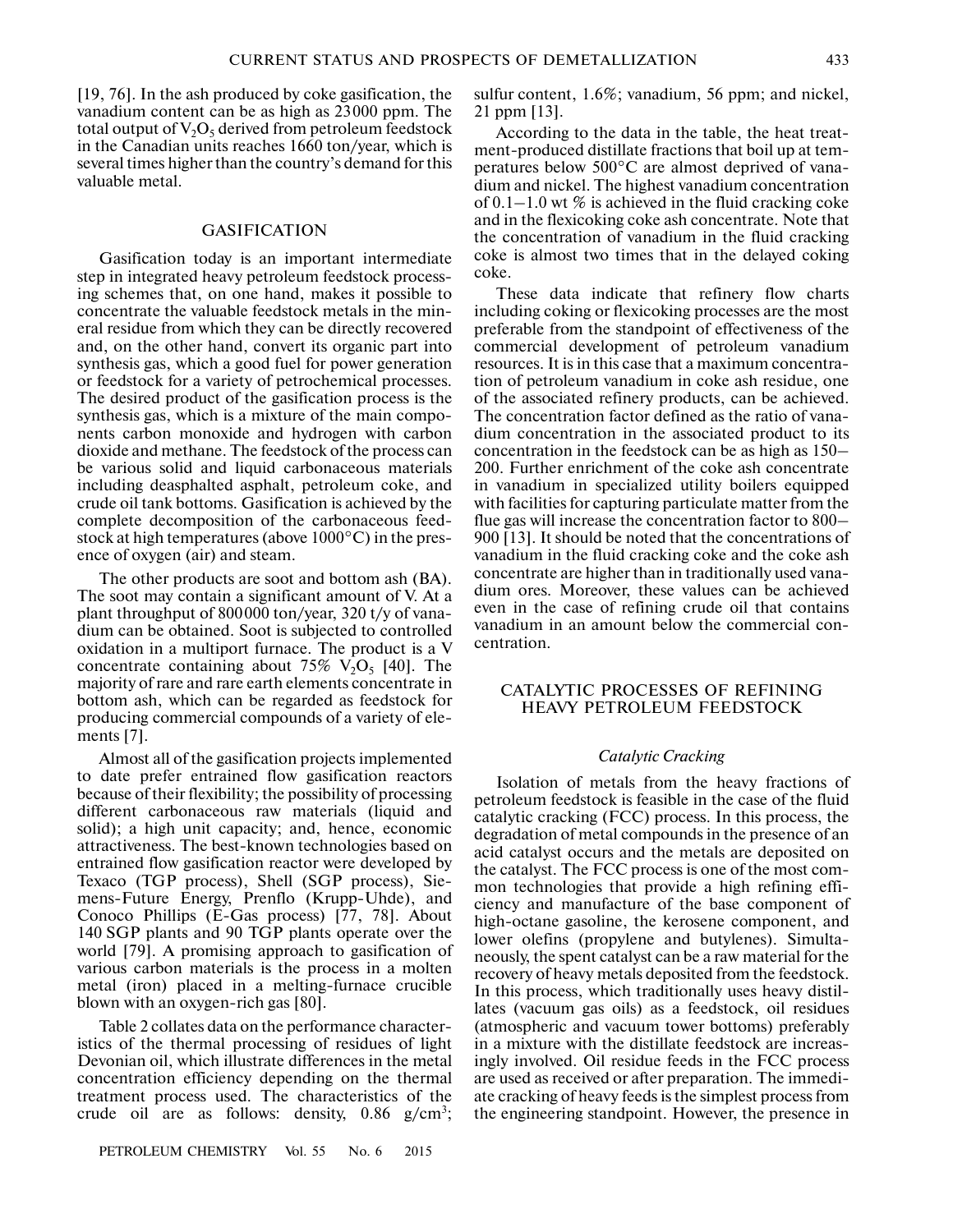| Parameter                                       | Process     |                |        |       |             |  |  |
|-------------------------------------------------|-------------|----------------|--------|-------|-------------|--|--|
|                                                 | visbreaking | delayed coking | Eureka | TFC*  | flexicoking |  |  |
| Feed: vacuum residue                            |             |                |        |       |             |  |  |
| Yield on crude oil basis, wt %                  | 28.5        | 26.9           | 26.9   | 28.5  | 28.5        |  |  |
| Carbon residue, wt %                            | 17.7        | 18.0           | 18.0   | 17.7  | 17.17       |  |  |
| Contents:                                       |             |                |        |       |             |  |  |
| sulfur, wt %                                    | 3.1         | 3.2            | 3.2    | 3.1   | 3.1         |  |  |
| vanadium, ppm                                   | 200.0       | 210.0          | 210.0  | 200.0 | 200.0       |  |  |
| nickel, ppm                                     | 60.0        | 90.0           | 90.0   | 68.0  | 68.0        |  |  |
| Obtained, wt %                                  |             |                |        |       |             |  |  |
| $C_5 - 500$ °C fraction                         | 54.0        | 60.5           | 71.2   | 65.4  | 65.4        |  |  |
| Cracked residue, pitch, coke                    | 44.0        | 30.0           | 24.1   | 16.0  | 2.0         |  |  |
| Content in $C_5 - 500$ °C fraction:             |             |                |        |       |             |  |  |
| vanadium, ppm                                   | 0.5         | 0.2            | 0.2    | 0.2   | 0.2         |  |  |
| nickel, ppm                                     | 0.4         | 0.2            | 0.2    | 0.2   | 0.2         |  |  |
| Content in cracked residue, pitch,<br>and coke: |             |                |        |       |             |  |  |
| sulfur, wt $\%$                                 | 3.1         | 4.0            | 4.1    | 4.8   | 2.1         |  |  |
| vanadium, ppm                                   | 431         | 666            | 871    | 1052  | 10000       |  |  |
| nickel, ppm                                     | 156         | 297            | 371    | 365   | 3400        |  |  |

**Table 2.** Comparative characteristics of various processes of thermal upgrading of residues (vacuum tower bottoms) of light Devonian oil from the Romashkino field [13]

\* TFC stands for thermofor cracking.

the feed of metals that deactivate the catalyst leads to rapid coking, reduces the process selectivity, impairs the product quality, and increases catalyst consump tion. Pretreatment of the residual feedstock improves the yield and quality of the products of catalytic crack ing, but it significantly increases the cost of the pro cess.

In Western Europe, Japan, and especially the United States, considerable experience of direct industrial processing of residual feedstocks on FCC units has been gained. In the United States, about 50% of FCC units process mixed feedstock containing a residual component, and 70 FCC units in Western Europe and the Middle East use 10 to 100% residues as feedstock [16, 40, 41, 43–46, 48, 81, 82].

The heavier the fractional composition of the cracking feedstock, the higher the vanadium and nickel content in it. The metal content of gas oil is up to 1 ppm, whereas that of fuel oil is 170 ppm. Accord ingly, the amount of metals on the catalyst during the refining of such a feedstock can reach 10000– 30000 ppm versus no more than 1000 ppm in gas oil processing. The metals adsorbed on the catalyst clog pores and block its active sites, resulting in catalyst deactivation, as well as accelerate the dehydrogena tion reaction, thereby reducing the selectivity for the gasoline fraction and its quality. Along with a reduc tion in activity and selectivity, the formation of highly reactive metal oxides, such as vanadium pentoxide, contributes to the degradation of the crystal structure of the zeolite catalyst during its regeneration [7, 68, 82–84]. Consequently, the immediate processing of heavy oil residues with carbon residue of more than 10 wt % and a metal content more than 30 ppm results in excessively high consumption of the catalyst and gen erally becomes uneconomical without pretreatment of the feedstock. For the cracking feed containing 50 ppm metals and a cat cracker capacity of about 2.7 million t/y, the amount of the fresh catalyst needed may reach 36 t/d (if metal content on the catalyst is 1 wt  $\%$ ) [46].

The development of affordable, highly active, and selective zeolite catalyst systems that are effective in cracking of high-molecular-weight hydrocarbon com ponents of HPF and resistant to poisoning by hetero atomic and metal-containing compounds increases the practical applicability of FCC processes to HPF upgrading [85, 86]. The operation conditions of mod ern catalytic crackers for HPF processing are charac terized by high temperature, high feed space veloci ties, and short contact times, which result in a decrease in the coke yield and increase in the yield of gasoline. To lower the temperature and partial vapor pressure of water during the combustion of large amounts of coke and to decrease the vanadic acid for mation and zeolite dealumination rates, two-step regeneration and/or cooling of a microspherical cata lyst with an external condenser are carried out in mod ern FCC units for oil residues. The most widely used FCC units for HPF processing have a UOP two-stage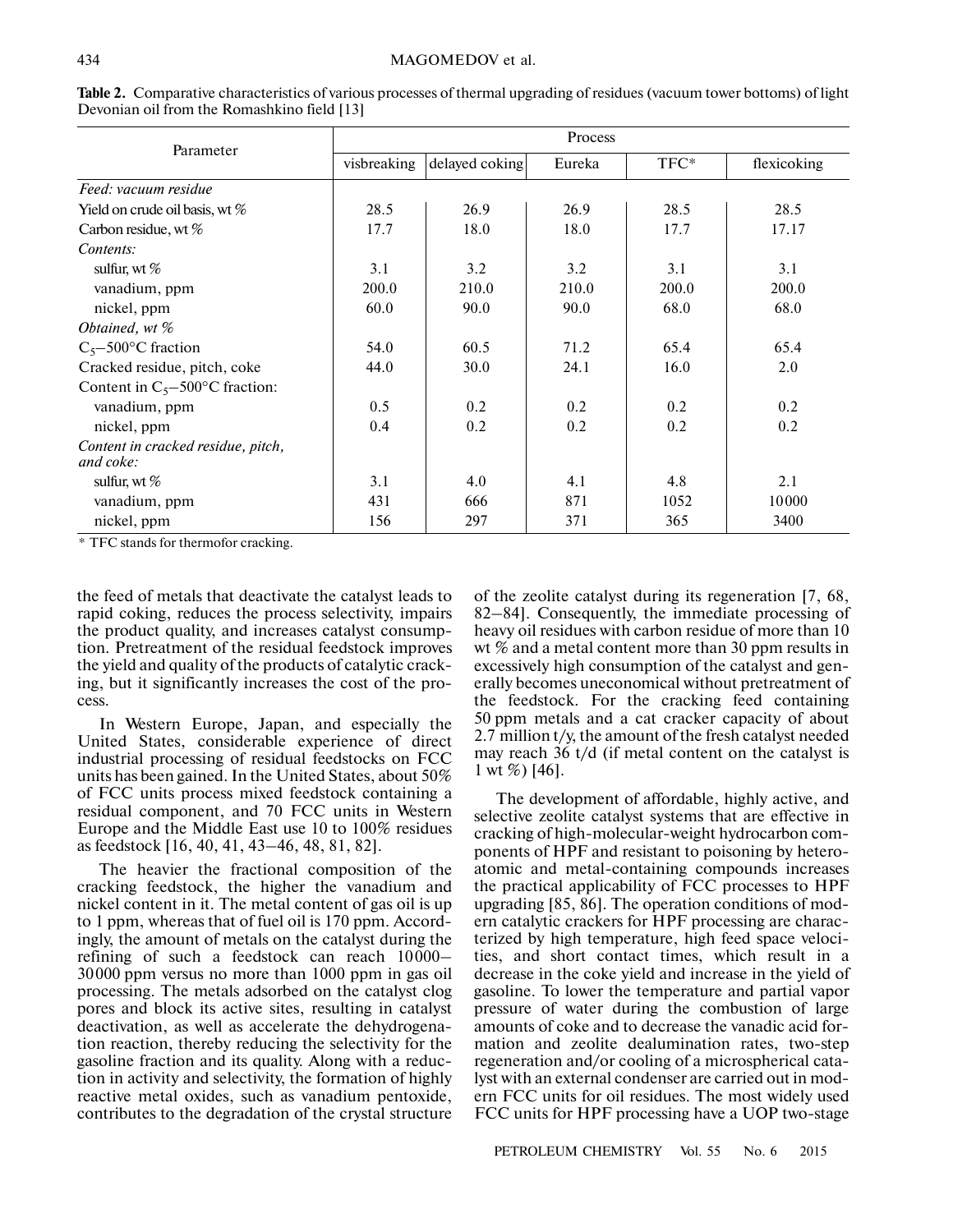regenerator or two Axens regenerators with separate air supply and flue gas withdrawal (R2R process) [46, 56, 57, 87].

To prevent catalyst poisoning with metals and recover them, preliminarily demetallization of the feedstock, continuous demetallization of a portion of the catalyst circulating in the system, and use of addi tives that passivate metal poisoning of the catalyst are practiced [40, 46, 81, 84, 85].

For example, Atlantic Richfield designed the Demet II process for the continuous recovery of met als deposited on a zeolite catalyst and, further, its new version Demet III, which is characterized by a simpler means of metal extraction from wastewater and a lower cost. The Demet III flow chart includes continuous withdrawal of 15% of the catalyst from the cracker and its treatment according to the following scheme: acti vating the metals deposited on the catalyst, chemical treatment of the catalyst, its washing with water to remove V and Ni, extracting the sludge from wastewa ter, and recycling water back into the system. The sludge isolated from the wastewater has a high concen tration of metals and can be used to recover them [18, 68, 82].

Texaco patented a process for catalyst demetalliza tion, in which vanadium and nickel are converted into volatile compounds and separated from a catalyst after special treatment of a portion  $(1/3)$  of the circulating catalyst. Less than 50% of vanadium and 60–40% of nickel are retained on the catalyst. The metals are removed as volatile chlorides and oxychlorides after treatment with chlorine. Gulf patented a process for demetallization of a zeolite catalyst by contacting with compounds of bismuth and manganese or oxides thereof [40].

Selective absorption of metal porphyrins directly during fluidized-bed catalytic cracking with separa tion of the catalyst for its subsequent regeneration and the recovery of the metals was proposed. Selective absorbers of metal porphyrins are alumina supported on activated sponge coke; magnesium salts; dolomite; sepiolite; carbonates; titanates; strontium, barium, or calcium zirconate in matrices consisting of 70–90%  $SiO<sub>2</sub>$  and  $10-30\%$  Al<sub>2</sub>O<sub>3</sub>; activated carbon; and aluminosilica gel [7, 68].

From the array of available data, it follows that feedstock for the catalytic cracking process should be only of relatively high quality, having a high H/C atomic ratio and a low metal content, to avoid the problems associated with a high coke yield and high catalyst consumption, which determine the profitabil ity of the process. This is a major limitation on appli cation of FCC units to refining heavy oil residues that makes it less attractive than hydrotreating.

It is noteworthy that a number of thermal adsorp tive deasphalting (TAD) processes for preparing HOR to subsequent processing in FCC and hydrocracking units have been developed on the basis of the catalytic cracking technology. Of the TAD processes, the ART (Asphalt Residual Treating) process is worth noting, in which a portion of the feedstock is vaporized and decarbonized and demetallized in fluidized bed. This resin–asphaltene portion of the feedstock is adsorbed on the catalyst sorbent with partial thermal degrada tion. Natural minerals, such as kaolin, bauxite, sepio lite, and manganese or iron ore are typically used as adsorbent catalysts for upgrading heavy oil fractions, which can be modified with vanadium, nickel, chro mium, iron, or cobalt. The degree of removal of metals in TAD processes can reach 95%, and the concentra tion of vanadium and nickel on the sorbent can be as high 30000 ppm, so that the sorbents can be consid ered a source of recovery of valuable metals [46, 49].

#### *Hydrogenation Processes*

Demetallization of petroleum feedstock is also fea sible in the course of hydrogenation refining processes. The principle of the removal of metals in hydroconver sion processes is the destruction of metal compounds by hydrogen treatment and deposition of the metals on a heterogeneous catalyst or their concentration in the high-boiling-point unreacted fractions or coke in the case of using a homogeneous or nanosized catalyst [5, 7, 16, 18, 44, 46, 48, 49, 68, 88]. Quantitative assess ment of the distribution and form of metal compounds in the hydroconversion products is reported in [18].

By their purpose, petroleum feedstock hydrogena tion processes are divided into hydrocracking and hydrotreating. Hydrotreating processes are used to improve one or more characteristics of the feedstock and subdivided into hydrodemetallation, hydrodes ulfurization, and hydrodenitrogenation depending on the narrower purpose. Using this group of processes can improve the quality by reducing the sulfur, nitro gen, and metal contents and prepare HOR for subse quent processing in catalytic cracker, hydrocracker, and/or coker units. Feedstock conversion in hydrotreating processes usually does not exceed 10%. In turn, hydrocracking processes are conducted under more severe conditions (pressure of 30 MPa and tem peratures up to  $450^{\circ}$ C) resulting in quite deep (conversion greater than 25%) degradation of HPF com ponents to decrease the size of the parent molecules. In contrast to thermal processes, HPF hydrotreating processes can significantly increase the quality and yield (85% or more) of the liquid products, but they require significant amounts of hydrogen and have high capital and operating costs. In addition, the possibility of their application to processing of heavy feedstocks is usually limited by enhanced coking, the need for fre quent catalyst regeneration, a relative low maximum permissible concentration of metals in the feedstock, and a short catalyst service life. As a consequence, their use is not always cost-effective [5, 41, 42, 48, 64, 89].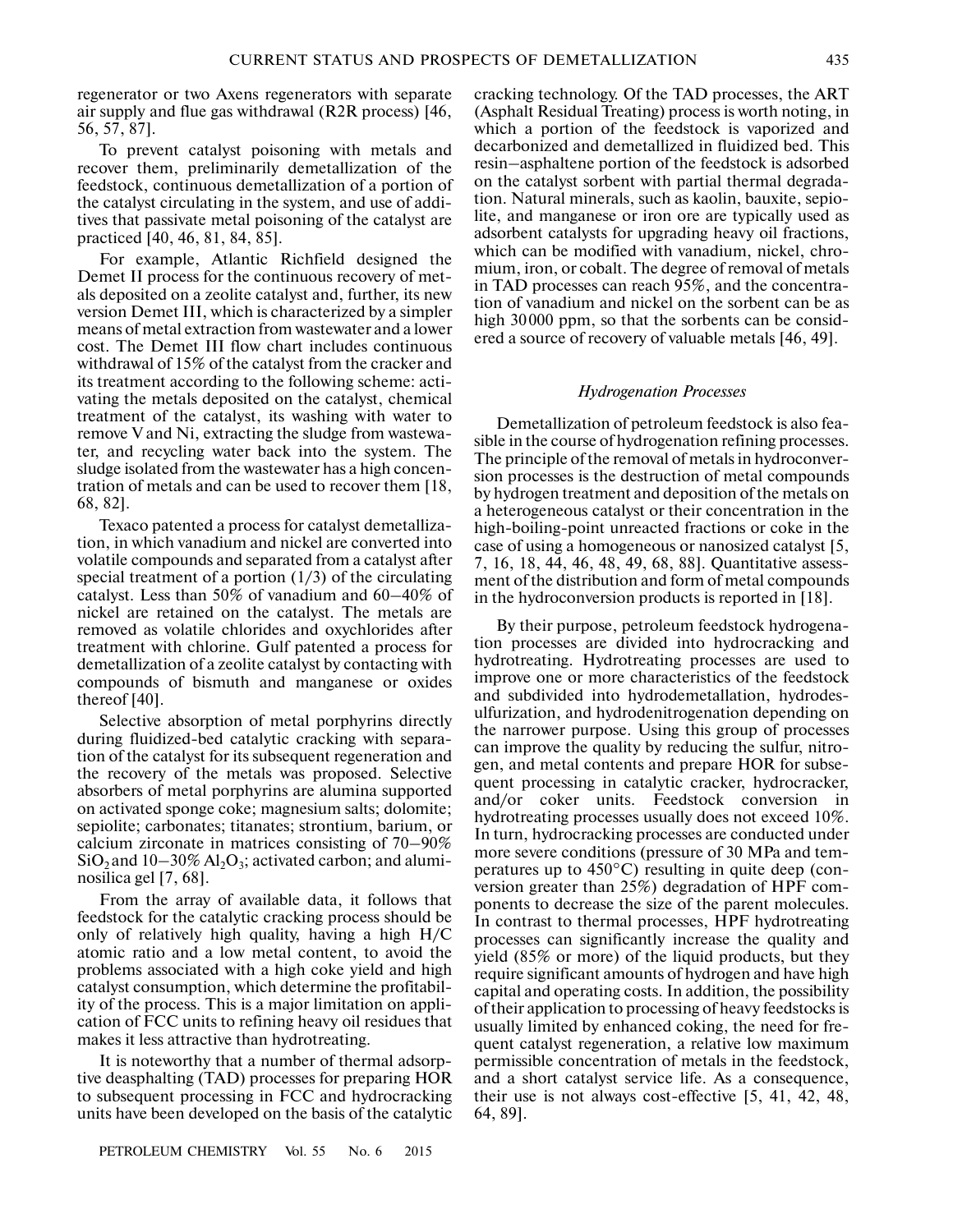In most cases, a catalyst is used for hydrotreating, but there are also noncatalytic thermal hydrogenation processes called hydrovisbreaking, hydropyrolysis, etc. [16, 49]. Selection of the composition and proper ties of the catalyst and type of a reactor or reactors for hydrotreating petroleum feedstock is largely deter mined by the feedstock composition, in particular, its metal and asphaltene contents, and the desired yield and composition of the final products [90–96]. In general, by the engineering design of the reactor block, hydrotreating technologies are divided into fixed-, moving-, ebullated/stirred-, and slurry-bed processes [91].

# *Fixed- and Moving-Bed Hydrotreating Processes*

Catalytic hydrotreating of heavy oil residues in fixed-bed reactors is by far the most common industri ally developed embodiment of the process [97, 98]. In the processing of heavy petroleum feedstock with high coking tendency and a significant metal content, the so-called guard reactors or guard catalyst beds are often used. This approach can minimize the poisoning of the underlying catalyst beds by deposition of coke and metals on their surfaces and preclude a sharp increase in pressure drop in the reactor in the presence of large amounts of solid deposits. The guard beds usu ally contain a catalyst with a large pore diameter, low activity, and high capacity for deposition of solid par ticles. The number of the catalyst beds to be used is determined by the objective of the process and the required product composition, but it largely depends on the feedstock quality [91]. According to published data [99], only petroleum feedstock with a metal con tent less than 100 ppm can be processed in a fixed-bed reactor. Moreover, narrow-pore catalysts with a high activity should be used at a metal concentration of less than 25 ppm in the feedstock. At metal concentrations of 25 to 50 ppm, a two-bed catalyst system should be used, in which the catalyst having a higher resistance to the deposition of metals is placed in the front bed. Finally, if the metal content is the range of 50 to 100 ppm, a three-bed system is needed, in which the hydrodemetallization catalyst with high metal capac ity is placed in the front guard bed [99].

The main problems with fixed-bed catalytic reac tors for HPF processing are associated with a rapid decrease in the activity of the upstream catalyst bed by coke and metal deposition and adsorption of other undesirable compounds on the catalyst surface [100]. These problems can be partially resolved by the devel opment of highly active catalysts resistant to solid deposits; optimization of reactor loading along height with several catalyst beds or inert particles, which vary in grain size and shape, pore structure, and activity; and use of special devices to ensure efficient mixing of gas and liquid and uniform flow distribution over the cross section of the reactor [91, 94, 96–98, 100]. How ever, the main achievements in this area to solve the

task of continuous operation of the units are associ ated with the use of swing reactors or guard moving bed reactors, providing a continuous replacement of catalyst during operation [96, 100].

The concept of using a bypass guard reactor and a swing reactor system (SRS) was implemented in the Hyvahl-S process designed by IFP (Axens). In this design, one or more guard reactors are placed upstream of the main fixed-bed reactor. In the case of a significant drop in catalyst activity or too large pres sure drops in the first reactor, it is quickly turned off and the stream is switched to the second operating reactor, thereby allowing catalyst replacement without stopping the process and loss of productivity. The pro cess is conducted at high temperatures and hydrogen pressures and short contact times and can be used for deep processing to high feedstock conversions. The guard reactor with a hydrodemetallization catalyst removes most of the metals present in the feed, while the removal of hetero atoms is achieved in the subsequent reactor or reactors with a high-performance hydrodesulfurization catalyst. Optimization of the composition, catalyst load, and process conditions makes it possible to remove 95% of metals and 92% of sulfur from HPF with high concentrations of metals, asphaltenes, and hetero compounds and maintain an acceptable level of conversion within one year of con tinuous operation [96, 97].

Among the technologies employing moving-bed reactors, the OCR (On-stream Catalyst Replacement) process by Chevron Lummus Global (CLG) and the HYCON process designed by Shell are most widely used.

Placement of an OCR reactor upstream of a fixed bed hydrodesulfurization reactor makes it possible to increase the throughput of the system and/or upgrade HPF with a high metal content (over 400 ppm), while maintaining high product quality and process eco nomics. The presence of the OCR reactor in the hydroprocessing flow chart can increase the service life of the hydrodesulfurization catalyst and resolve problems associated with increased pressure drop across the bed. In this case, the fresh catalyst is fed from the top of the reactor and HPF enters from the bottom. The catalyst and feedstock move in the coun tercurrent mode, whereby the feed with a maximum content of impurities is contacted first with the most contaminated catalyst. At the same time, the upward feed flow fluidizes (expands) somewhat the catalyst bed, entraining its particles to the top of the reactor. This arrangement improves the contact of the catalyst with the feedstock, minimizes the problems of bed clogging with deposits and growth of differential pres sure. The completely spent catalyst is withdrawn from the bottom of the reactor. Catalyst replacement in this way is performed once or twice a week, without inter ruption of the process [101].

Another example of a moving-bed guard reactor is the "bunker" reactor in the HYCON process.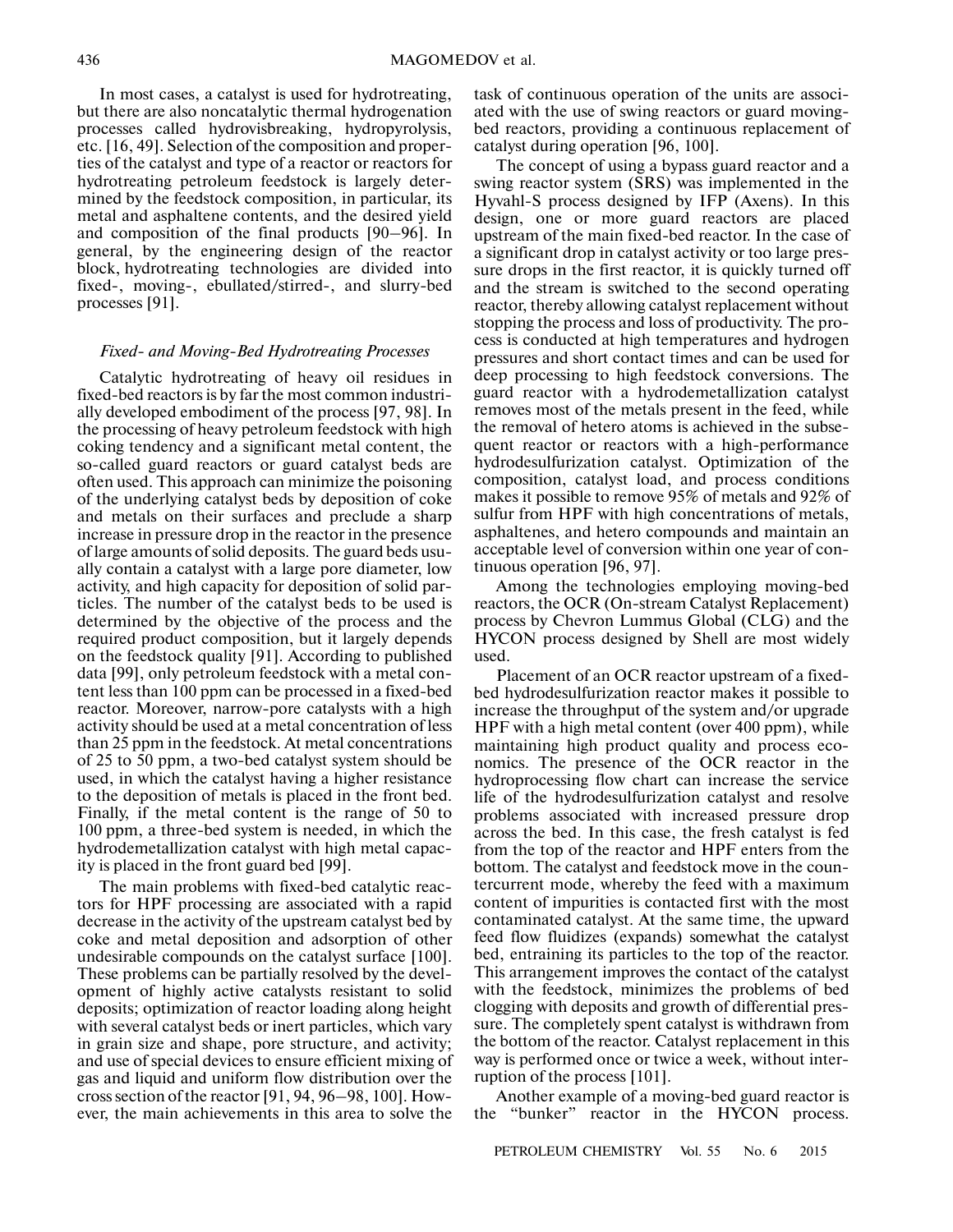Depending on the feed quality, one or more of such reactors are used ahead of the conventional fixed-bed reactor. In this process, the catalyst and heavy oil are fed in co-current flow from the top of the reactor. The catalyst particles descend under gravity at a much lower velocity than the linear velocity of the feed and are discharged from the bottom of the reactor. The movement of the catalyst ensures its continuous addi tion to and removal from the system through special gateways on the top and bottom of the reactor without interrupting the process. Replacement of the catalyst enables maintaining the desired level of activity, and its frequency depends on the catalyst deactivation rate. Feedstock metals and salts that are removed in the upper beds of the catalyst are discharged along with it at the bottom of the reactor. The bunker reactor sys tem can be used for hydroprocessing of very heavy feeds with a metal content greater than 500 ppm. The process conditions in this case are more severe than those of the conventional fixed-bed hydrodesulfuriza tion reactor. For example, the pressure may exceed 200 bar and the temperature ranges from 400 to 427°C. A HYCON unit at the Shell refinery in Pernis (Rotterdam, the Netherlands) with a throughput of 4000 tons of vacuum residue per day includes five reactors, of which three are the "bunker" demetalliza tion reactors and the remaining two are fixed-bed hydrodesulfurization/hydroconversion reactors. More than 60% of the feed is converted into lighter distillate fractions with a low sulfur content, a FCC feedstock. An inexpensive, regenerable catalyst having a high capacity for metals, low activity, and attrition strength is the most suitable for HPF demetallization [91, 96, 102].

# *Ebullated/Stirred-Bed Processes*

In ebullated/stirred-bed reactors, the feedstock and hydrogen are fed from the bottom of the reactor and passing through the dispenser ascend at a velocity sufficient for expanding the bed, causing erratic, tur bulent flow and backmixing of catalyst particles with the gas–liquid stream. In the ebullated bed, only part of the solid particles occur in the suspended state. The density of the solid particles in the bulk of the bed and the bed height and properties are controlled by the speed of the pump, which provides a continuous cir culation of the liquid in the reactor, and by the recycle gas and hydrogen flow rates. The products of the pro cess and the catalyst are separated in the upper part of the reactor, and the catalyst circulates to the bottom of the bed, on which it is mixed with the fresh feed stream. The spent catalyst is discharged from the bot tom of the reactor and a portion of the fresh catalyst is added to the top of the reactor without interruption of the process and disturbance of the operation mode. The presence of a sufficiently large free space between catalyst particles in the bed minimizes both clogging due to the buildup of solid deposit and a rise in pressure drop. Intense stirring ensures efficient contact of the liquid, gas, and catalyst phases, minimizes tem perature and concentration gradients in the bed, and facilitates operation in a mode close to isothermal at higher temperatures compared to fixed-bed reactors. In ebullated/stirred-bed reactors, a catalyst with a par ticle size of less than 1 mm can be used in some cases because of the absence of problems due to increasing pressure drop; thus, the rate of the process is increased by virtue of minimizing diffusion constraints and increasing the efficiency of utilization of the surface of catalyst grains. The most problematic heavy petro leum residues with high concentrations of asphalt enes, metals, and hetero compounds, such as vacuum tower bottoms and natural bitumens, can be used as feedstock. The technology is quite flexible, and the reactors can operate in either hydrotreating or hydro cracking mode with a low or high feed conversion [91, 96, 100]. However, operation at high feedstock con versions  $($ >50–60%) is fraught with certain difficulties due to the formation of deposits on the interiors of the reactor, an increase in the deactivation rate and con sumption of the catalyst, and a significant decrease in stability of the resulting residue. In addition, the high process temperatures (400–440°C) lead to deteriora tion in the quality of the products [103].

The most widespread hydroprocessing technolo gies using ebullated/stirred-bed reactors are the LC- Fining (CLG) and H-Oil (Axens) processes. These technologies are very similar in concept, but they dif fer in reactor operation mode and design features including specialized product separation and purifica tion, catalyst transport, heat recovery, etc. systems. A multistage flow diagram using multiple reactors can be used to implement these technologies. As a rule, the flow chart of the process comprises three reactors, the first of which serves for hydrodemetallization and the second and third ones are intended for hydrodesulfur ization and/or hydrocracking. The system of addition of the fresh catalyst and withdrawal of the spent cata lyst enables controlling the catalyst activity and main taining the yield and quality of the products at a con stant level during the process and ensures continuous operation for as long as four years. Depending on the operation mode, the objective, and the flow chart, the conversion of residual feedstock can reach 65–80% with the degree of demetallization being as high as 98%. The unconverted residue can be used as a boiler fuel component or a feedstock to coker, gasification, and solvent deasphalting units [56, 96, 101, 104].

# *Slurry-Bed Processes*

In slurry-bed (slurry-phase) processes, petroleum feedstock to which a small quantity of a catalyst or cat alyst precursor (from 0.025 to 3 wt %) is usually added is fed together with hydrogen into the hollow shaft (slurry) reactor and rises by upward flow. The degree of backmixing in this case is much lower than in the ebul-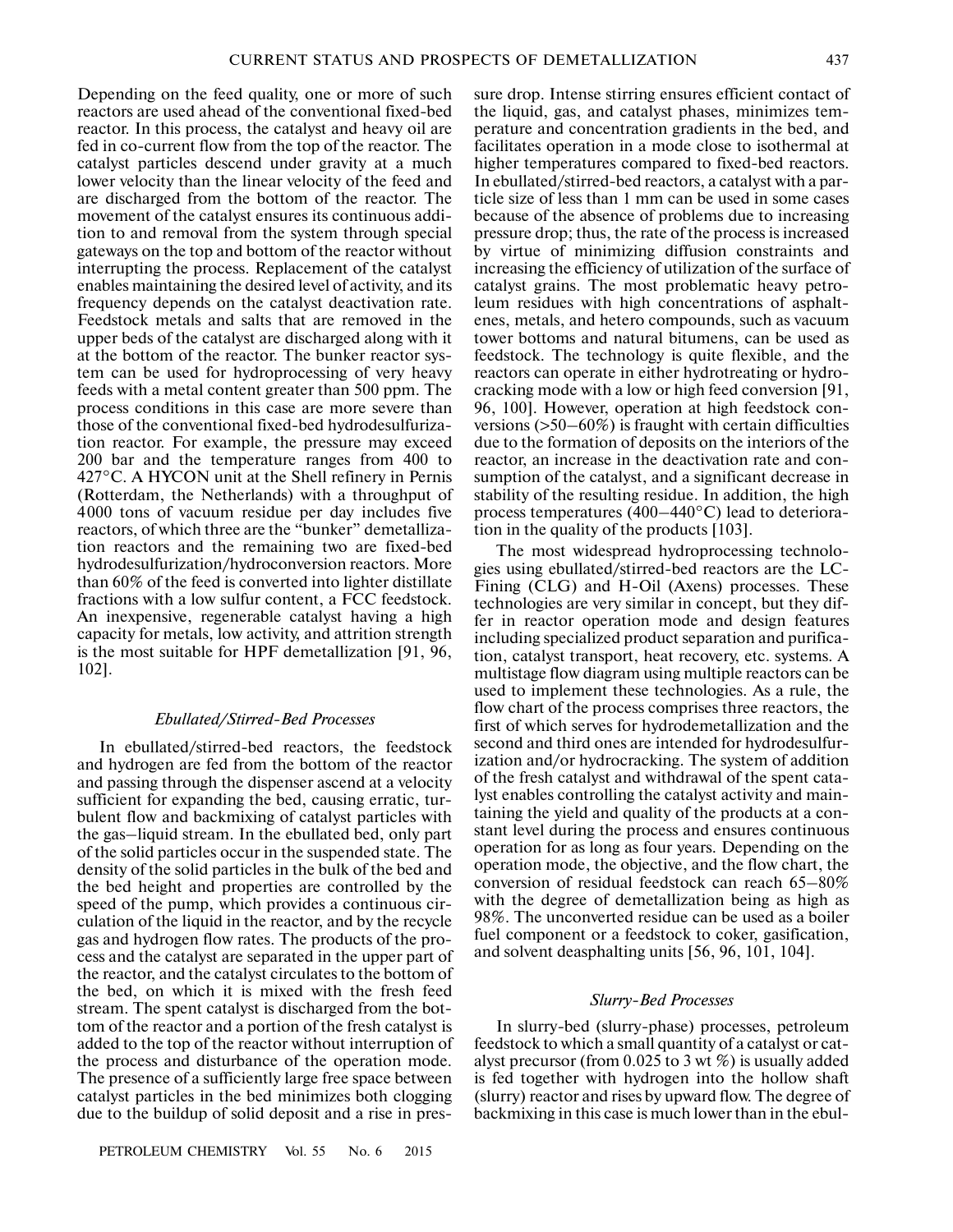lated-bed reactor. The feed and the catalyst move cocurrently, and the flow regime can be close to the plug-flow mode, reducing the time to reach high con versions of the feed compared to ebullated-bed reac tors operating in modes close to complete mixing. As in the case of ebullated bed, catalyst particles are in motion, solving the problem of bed clogging and the growth of pressure drop and maintaining the catalyst activity at a constant level by the on-line addition of the fresh catalyst and withdrawal of the spent catalyst. This organization makes it possible to process extra heavy feeds with a metal content of more than 700 ppm, and the use micrometer- and nanosized cat alyst particles significantly enhances the rate of the process as a result of the increased surface area, better accessibility of active sites, and the lack of intradiffu sion constraints. The process can be carried out under very severe conditions, at temperatures up to 480°C and pressures up to 300 bar to the feedstock conversion reaching 95 wt %. The catalyst, catalyst precursor, or additive can be carbon; iron-impregnated carbon; pure iron sulfate; ground spent heterogeneous hydro processing catalysts; iron-rich clays; and Group VI and VIII metal compounds, such as phosphomolybdic acid, molybdenum naphthenate, and ammonium par amolybdate [18, 91, 103, 105–107].

The slurry-bed hydrocracking process is a promis ing hydroconversion line because of the possibility of effective deep processing, upgrading, and demetalliz ing of heavy oils and residues regardless of their ele mental or group composition. About a dozen of pro cesses of this type at different levels of their develop ment are known to date. Some of them are being commercialized now, and the others have passed the pilot testing stage only [105, 106].

Among the processes at the commercialization stage, there is the heavy oil residue hydroconversion process designed at the Topchiev Institute of Petro chemical Synthesis and based on the use of catalyst nanoparticles of Mo compounds or Mo and Ni com pounds formed in situ after preliminary dispersion of an aqueous solution of a precursor in the feed. The process is conducted at temperatures of 420–450°C, relatively low pressures of 7–13 MPa, and low catalyst concentrations in the reactor on the order of 0.05– 0.10 wt % active metal on a feedstock basis. The catalyst consumption is no more than 0.05% of the feed mass. By this technology, more than 90% of the feed stock organic compounds are converted into light fractions that can be used for the production of motor fuels [18, 107-110]. In this process, V and Ni contained in the feedstock and Mo as a part of the nano sized catalyst concentrate in the heavy fractions (HBPF) having a boiling point above 520°C, pro duced by vacuum distillation of the liquid product of the process (hydrogenate) and largely recycled to the reactor. Based of this technology and using the input data as obtained at the Topchiev Institute and the Electrogorsk Institute of Oil Processing, Chevron

Lummus Global has developed a basic project of a pilot plant for processing heavy residue of bitumen oil with a capacity of 50000 ton a year at the TANECO refinery.

Another slurry process that has reached the stage of commercialization is the EST (Eni Slurry Technol ogy) hydrocracking process designed by Snamprogetti and EniTechnology of the Eni Group. The catalyst of the process is ultrafine microcrystalline molybdenum sulfide dispersed in the feedstock in the form of irreg ular clusters with an average diameter of 0.5–2 mm, which is formed in situ by activating oil-soluble pre cursors. Compared with catalysts based on other tran sition metals, such as Ni, Ru, Co, V, and Fe, this cat alyst provides the highest hydrogenating activity and lowest yield of gaseous hydrocarbons and coke during HOR conversion [111]. The catalyst does not acceler ate cracking reactions in this process, but mediates rapid hydrogenation and saturates free radi cals, impeding both condensation reactions and fur ther β-bond cleavage and maximizing the yield of dis tillate fractions. The process is conducted at tempera tures up to 460°C, hydrogen pressures up to 18 MPa, and molybdenum concentrations in the reactor of 1000 to 5000 ppm. The feedstock conversion and the degree of demetallization by hydrocracking can reach 90% at a degree of hydrodesulfurization of 85% [106, 112]. The catalyst consumption is yet unknown; most likely, it is on the order of 0.1–0.25 wt %. According to Bellussi et al. [106, 113], an industrial slurry reactor using the EST technology was launched in 2013 at the Sannazzaro refinery (Italy). In 2014, the company reported the successful start-up of the plant.

The CANMET hydrocracking process designed in Canada, which provides a high degree of demetalliza tion as a result of the conversion of a high-molecular weight residual material into products with lower boil ing points, is also under commercialization. The pro cess was initially intended for upgrading of heavy oil and natural bitumen. This technology uses an inex pensive iron sulfate-based additive (1–5%), which accelerates the hydrogenation reaction, inhibits the formation of coke, and makes it possible to attain high degrees of HPF conversion (>90%) into distillate frac tions. The catalyst particles and almost all metals con tained in the feed concentrate in the unreacted residue of vacuum distillation of the liquid products [114]. Based on the reactor block of the CANMET process and its industrially implemented Unicracking and Unionfining technologies, UOP developed a slurry hydrocracking process, called Uniflex, for heavy oil upgrading. The upflow reactor of the Uniflex process operates at moderate temperatures and pressures  $(435-471^{\circ}C, 138 \text{ bar})$ . The process is mediated by an ultrafine iron-containing catalyst, which has activity in hydrogenation reactions, thereby stabilizing the resulting cracking products. During the hydrotreating of heavy residue, a high conversion of asphaltenes is achieved, which ensures stable operation of the reac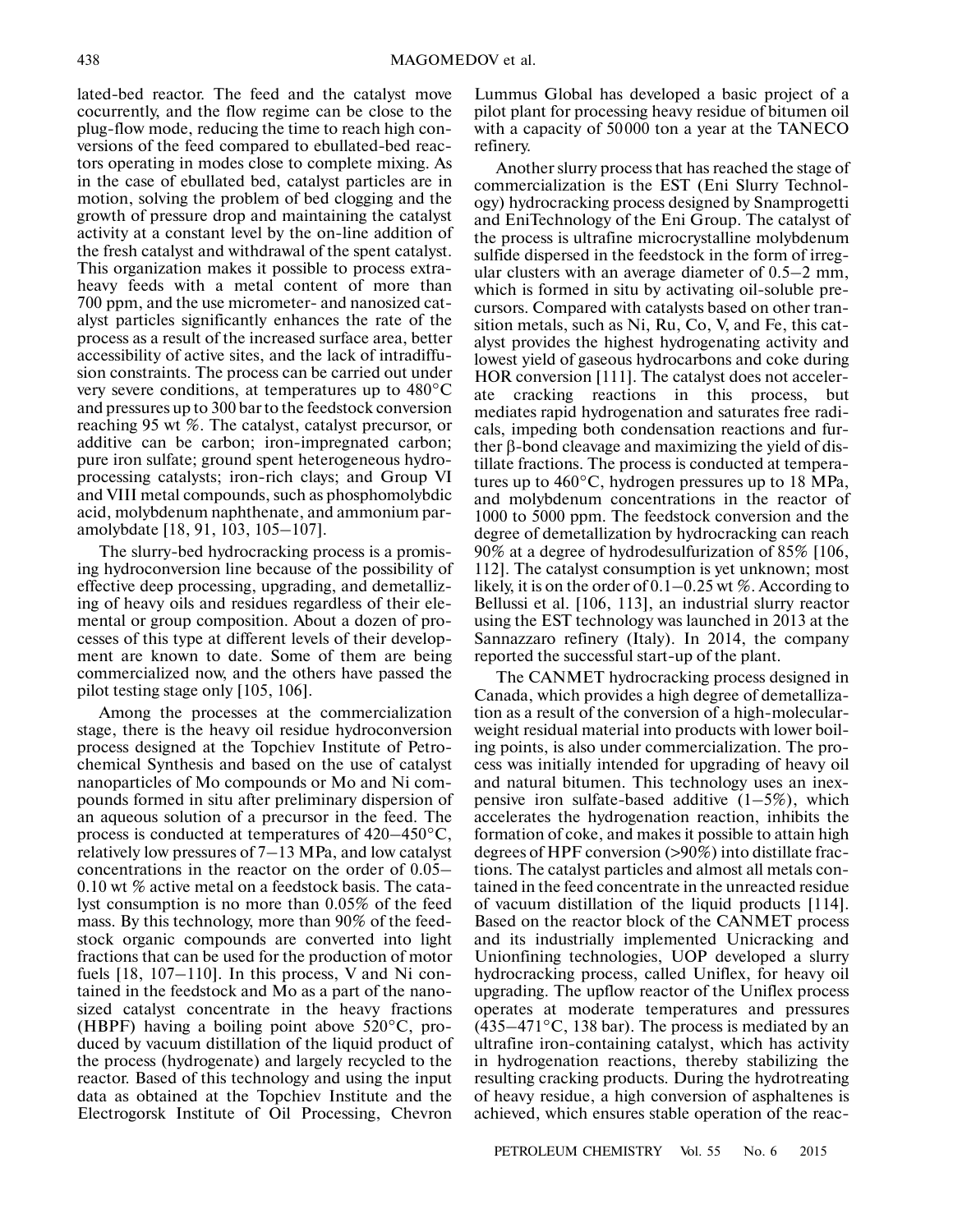tor without precipitation of the insoluble sludge and deposit formation [115]. The main disadvantage of this process is a high catalyst consumption reaching 0.25–1.0% of feed mass and the necessity to increase pressure to 17–18 MPa during the processing of resi dues of heavy high-viscosity oils.

Commercialization of the hydrotreating process named Veba Combi Cracking (VCC) and licensed by KBR and BP [116] is also underway. In this process, a fine powdered coal additive is suspended in the oil res idue, wherein the additive may contain iron and other transition metals whose primary role is to prevent coke formation as a result of hogh conversion of asphaltenes to lighter products and removal of the unreacted asphaltenes as feedstock metals. Typical working con ditions are 440–485°C and 220–250 bar [106]. The conversion of the residual feedstock can exceed 95%. The VCC process is based on the Bergius coal lique faction technology implemented in Germany in the 1920–1940s. Since the 1970s, the interest in the tech nology was revived with the aim of converting heavy oil residues because of the rise in oil prices duirng the oil embargo period, and a new plant with a capacity of 3500 barrels a day was built and launched in 1981 in the city of Bottrop (Germany). A further drop in oil prices and its retention at a low level for an extended period has led to the shutdown of the plant in Bottrop in 2001. Following the acquisition of Veba by BP in the United States in 2008 VCC technology was developed, built and launched a new pilot plant capacity of 1 bar rel. daily [116].

Headwaters Technology Innovations Group (HTIG) developed a process for upgrading of heavy oils and natural bitumens by hydrocracking in the a presence of a homogeneous catalyst called HCAT/(HC)3. The active phase of the catalyst is formed in the reaction system of oil-soluble precursor additives, such as iron pentacarbonyl or molybdenum 2-ethylhexanoate. The catalyst is homogeneously dis persed in the heavy petroleum feedstock TNS, form ing a colloidal system with the particle size close to the size of asphaltene molecules. The colloidal or molec ular catalyst is primarily associated with asphaltene molecules, whose conversion increases linearly with the conversion of the residual feedstock as a result of to their effective hydrocracking, which prevents coke precursors from coalescence. In the pilot plant oper ating at different degrees of conversion of the residue of the atmospheric distillation of HPF, including Cold Lake natural bitumen, the consumption in molybde num disulfide in the colloid form or 0.3 wt % molecu lar form was 0.03.

Thus, the hydrogenation processes along with deep demetallization results in purification and/or conver sion (cracking) of heavy petroleum feedstock into lighter distillate fractions that can be used to produce high quality motor fuels and/or mineral base oils. The recovery of metals from petroleum feedstocks can reach 99% depending upon the catalyst type and pro-

cess conditions. When solid catalysts on porous sup ports are used, metals contained in the feedstock are deposited on the catalyst surface, whereas the feed stock metals in the case of unsupported homogeneous catalyst dispersed in HPF pass into the high-boiling point liquid product fractions and coke. The recovery of metals from the products and solid residues (waste) in which they are concentrated is usually carried out using conventional hydrometallurgical and pyromet allurgical methods.

## ALTERNATIVE PROCESSES

Among alternative processes that promote the demetallization of petroleum feedstock, the main place is occupied by processes in which energy is sup plied to the system using a variety of physical methods usually accompanied by or combined with the pro cesses of adsorption, heterogeneous catalysis, or extraction with various solvents and reagents.

For example, Trutnev et al. [117] proposed a pro cess for demetallizing crude oil and device for its implementation that makes it possible to recover met als (V, Ni, Cr, W, etc.) during thermal cracking of crude oil. The process consists in the hydroacoustic treatment of the liquid residue, obtained by thermal cracking (e.g., radiation-thermal cracking) and heated to a temperature of 380–420°C, containing uniformly dispersed fine metal or metal oxide particles. This treatment results in separation, localization, and sedi mentation of the fine particles by gravity, with the sed imentation being controlled by varying the acoustic field parameters and followed by separate removal of the cracked residue and the precipitated particles from the vessel, wherein the organic portion of the particles is calcined and fired in the kiln. After calcining and fir ing, the residue as the metallurgical sludge is sent for recovery to specialized plants. The oil distillation, cracking, and demetallization residue can be sent to further processing in catalytic crackers.

The prospects of the contact demetallization of heavy petroleum feedstock in a wave field was demon strated by Giniyatullin [118]. The process results in partial thermal degradation of HPF and simultaneous deposition of metals on the contact surface. The cited author proposed a method for enhancement of sorp tion of organometallic compounds on the outer sur face and in the pores of the contact catalyst and the mechanism for demetallization in the case of iron ore concentrate used as the adsorbent. In addition, the possibility of selective demetallization of petroleum feedstock without significant deasphalting was shown. During pilot testing, the degree of deasphaltization of atmospheric residue of one of the West Siberian crude oils was 19% at its demetallization degree of 72%. This demetallization process was recommended as a feed stock preparation step for the catalytic cracking, hydrocracking, and hydrotreating processes to pre clude poisoning of the relevant catalysts.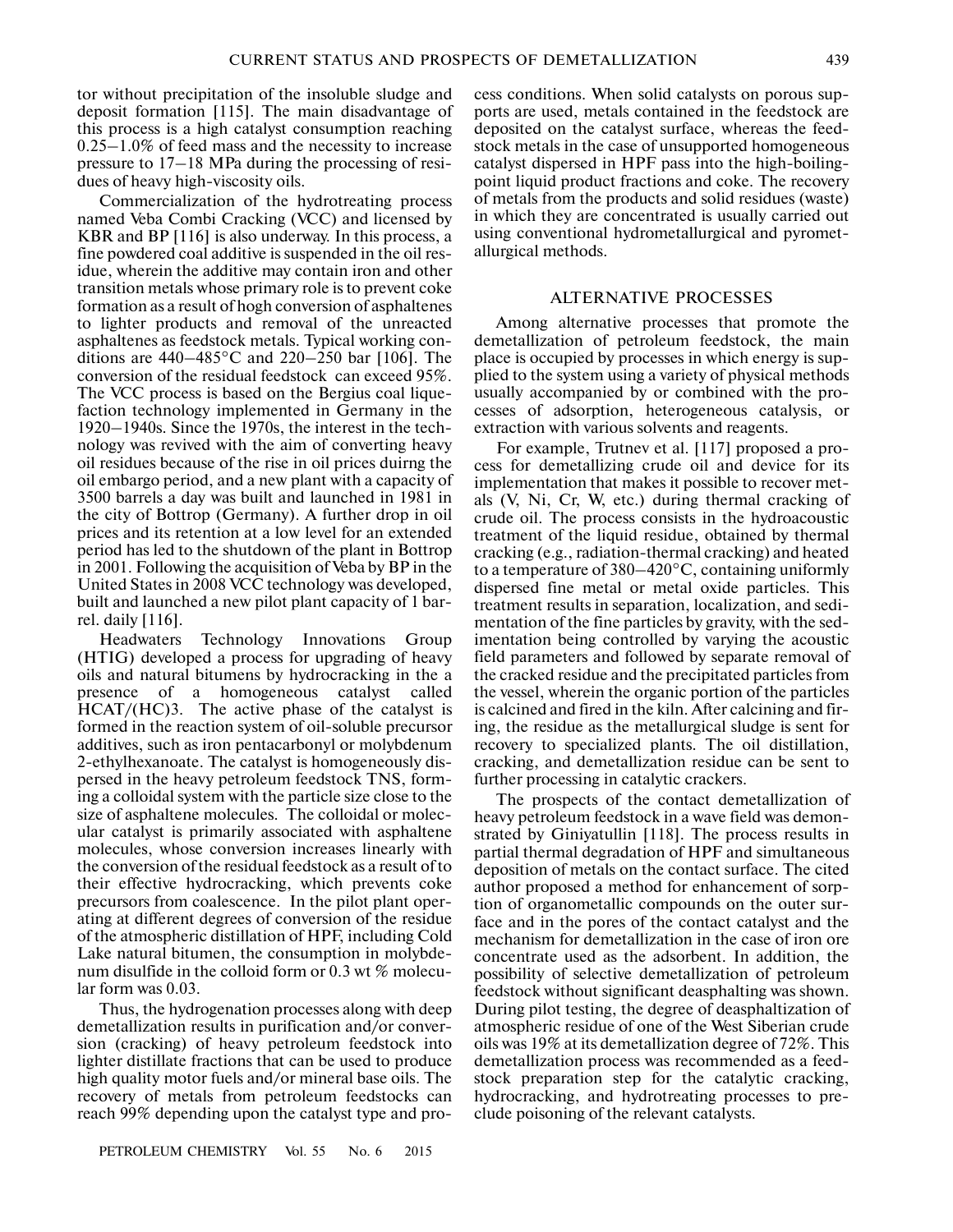In [119, 120] it was shown that rare metals can be concentrated using plasma-assisted pyrolysis of petro leum residues. The authors cited developed a new pro cess for the catalytic pyrolysis of vacuum residue in the plasma jet of steam and hydrogen-rich gas. Plasma pyrolysis is a powerful destructive process for use in industrial chemistry, as high temperatures and high energy of plasma can accelerate the degradation of molecules of vacuum residue compounds. The plasma jet is both a heat carrier and a reactive catalytic medium in this case. Carbon black containing nickel and vanadium sulfides was used as the catalyst. Vana dium and nickel, the rare metals of the feedstock, were deposited on the surface of carbon black, which is used as a raw material in metallurgy.

Punanova's group [11, 68] developed a demetalli zation process based on the use of vibration and cavi tation effects in the presence of available and reusable surfactants and the subsequent centrifugation and accumulation of high-molecular-weight precipitate containing the most of vanadium concentrated in crude oils. As a result, the recovery of petroleum vana dium reached 50%.

Petrosonic Energy designed Sonoprocess, a simple and efficient process for upgrading heavy oil. The implementation of the process makes it possible to reduce the API gravity of HPF by 5–10 degrees with a simultaneous decrease in viscosity by 99%, in the sul fur content by 40%, and the amount of heavy metals by more than 70%. The proposed process was devel oped on the basis of solvent deasphalting technology using light hydrocarbon solvents and comprising the steps of extraction with isolation of the insoluble frac tion of asphaltenes, in which a significant portion of initial heavy metals and sulfur is concentrated, and solvent recovery from the DAO solution by evapora tion or rectification. The main feature of this technol ogy is the so-called sonic reactor, which uses low-fre quency sonic energy of large amplitudes, significantly improving the efficiency of mass transfer at the SDA step and thereby reducing the required extraction time from 6–10 h to 2 min. The enhancement of mass transfer processes by intense energy supply greatly simplifies the design of the deasphalting unit [121].

Gomez [122] patented a process for treatment of crude oils with acid or alkali to remove sulfur and met als using microwave heating. The experiments were carried out in a 3-L autoclave using sulfuric acid in a nitrogen atmosphere at a pressure of 8 bar. The auto clave was fitted with a 1.2-kW microwave generator at a frequency of 2450 MHz. Microwave radiation was applied through a quartz window at the bottom of the autoclave. By this arrangement of the process, it is possible to recover more than 86% of S, Ni, and V from the starting petroleum feedstock. Chamorro and Romano [123] patented a similar process for simulta neous desulfurization and demetallization of carbon aceous materials using microwave energy and an acidic aqueous phase. In the extraction of metals and

sulfur from petroleum coke into a medium of concen trated sulfuric and nitric acids at a pressure of about 7 bar (extraction time 15 min), the recovery of S, Ni, and V was more than 40%.

Thus, physical treatment methods including expo sure to radiation of different types and frequencies and plasma treatment hold promise for upgrading heavy petroleum feedstock and isolating and/or concentrat ing metals from it, particularly in conjunction with mass transfer and catalytic processes. However, despite the possibility of supplying energy directly to the system and overcoming the drawbacks of the con ventional thermal processes associated with long heat ing times, temperature gradients, heat losses, and harmful emissions into the environment, the physical methods have not received widespread use. In the case of microwave radiation, this is mainly due to the lack of available industrial equipment that could provide scaling the technology [124].

## **CONCLUSIONS**

Demetallization of heavy petroleum feedstock is generally considered in terms of the common approaches to conditioning (upgrading) and refining of heavy oils, which are used to improve the quality and/or effective utilization of the organic portion of petroleum feedstock. In this connection, the concen tration of metals from HPF to various degrees can be achieved as a result of both destructive thermal or cat alytic thermal conversion processes and nondestruc tive mass transfer processes.

The main advantages of the thermal processes of refining heavy oil residues include smaller capital investment and operating costs compared with the catalytic processes, as well as their indifference to the kind of feed, especially concerning the coking ten dency and the metal content of the feedstock. Their main disadvantage is the poor quality of the liquid products.

Delayed coking is one of the most widespread ther mal processes for upgrading of heavy oil residues with a high metal content. The degree of demetallization in this process reaches 95–98%, however, the main obstacle to widespread implementation of the coking process is the high yield of low-grade coke having high sulfur and ash contents. Although flexicoking holds promise for concentration of metals, the process has found limited application because of the high capital costs associated primarily with the need to add a coke gasification reactor.

A significantly higher yield and better quality of distillate products are obtained in catalytic and hydro catalytic processes. Resulting in demetallization, removal of hetero compounds, and hydrogen satura tion, catalytic hydrogenation/hydrogenolysis pro cesses make it possible to upgrade heavy petroleum feedstock and simultaneously produce commercial motor fuel or high-quality feedstock for further pro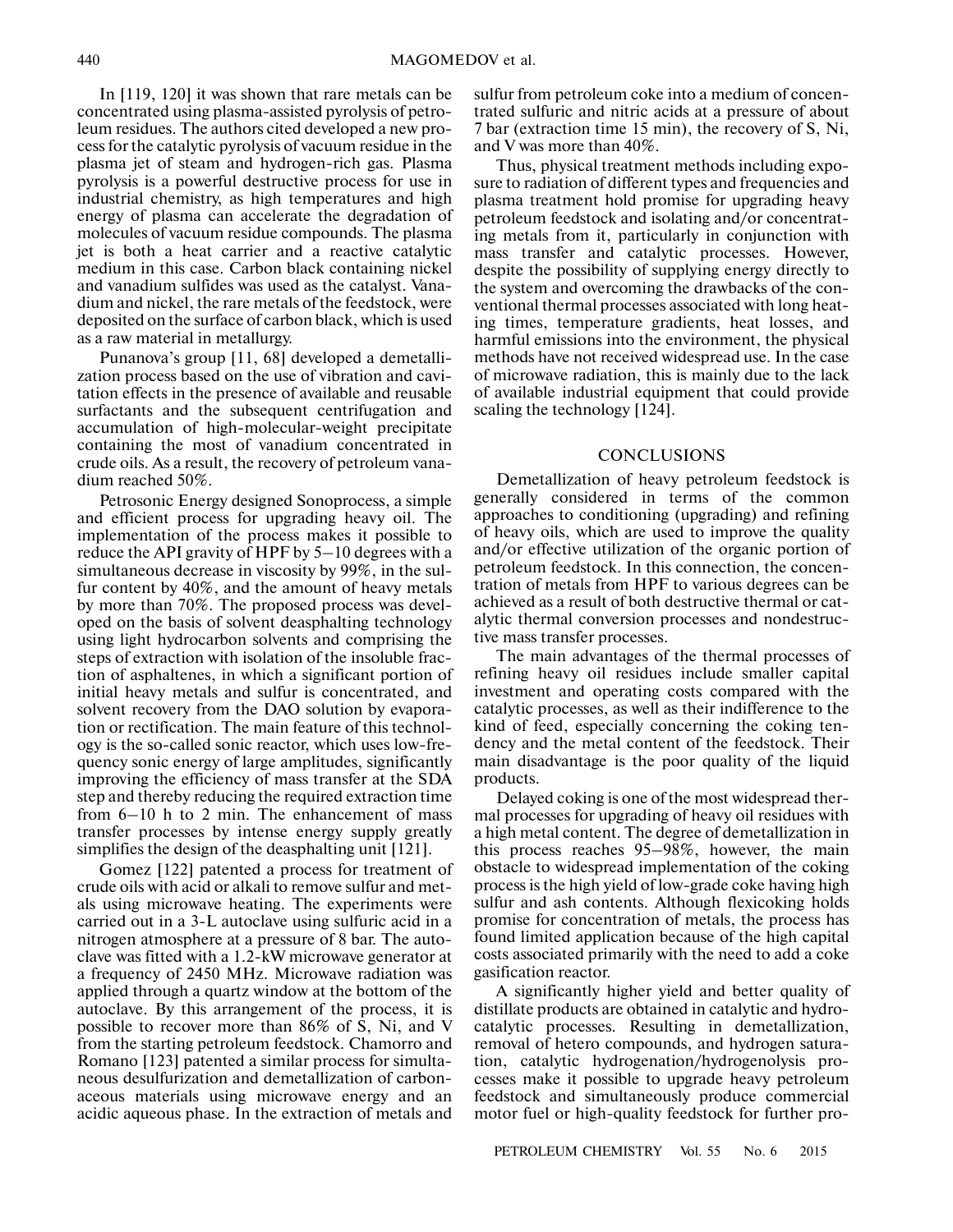cessing. However, these processes inherently require significant capital and operating costs associated with high catalyst and hydrogen consumption.

Today, the general trend in the development of the most promising processes and technologies for demet allization of crude oils and concentration of valuable metals is, on one hand, the creation of processes for their isolation from the hydrocarbon feedstock at the earlier stages of refining and, on the other hand, a sig nificant reduction in the yield of metal-containing residues by implementing the slurry hydroconversion, fluid coking or flexicoking, and supercritical fluid extraction processes.

If the described HPF demetallization technologies are implemented, not only significant improvement in the quality of commercial oil and feedstock for manu facturing the most valuable petroleum products, but also the associated production of concentrates of rare metals will be possible.

## ACKNOWLEDGMENTS

This work was supported by the Ministry of Educa tion and Science of the Russian Federation in applied research "Study of the potential of bitumen and heavy crude oils from different deposits of the Russian Fed eration for use as a raw material in the manufacture of metals (including rare and rare earth metals)", grant agreement no. 14.576. 21.0043 of July 8, 2014, RFMEFI57614X0043) in the framework of the 2014– 2020 Federal Target Program "Research and development on priority directions of scientific-technological complex."

#### REFERENCES

- 1. I. G. Yashchenko, Gorn. Vedom., No. 7, 26 (2011).
- 2. E. Danilova, Chem. J., December, 34 (2008).
- 3. D. K. Banerjee, *Oil Sands, Heavy Oil & Bitumen: From Recovery to Refinery* (Penn Well, Tulsa, 2012).
- 4. J. Ancheyta, *Modeling of Processes and Reactors for Upgrading of Heavy Petroleum* (CRC Press, Boca Raton, 2013).
- 5. A. F. Akhmetov and Yu. V. Krasil'nikova, Bashkir. Khim. Zh. **18**, 93 (2011).
- 6. N. K. Nadirov, A. V. Kotova, and V. F. Kam'yanov, *New Kazakhstan Oils and Their Use: Metals in Crude Oils* (Nauka, Alma-Ata, 1984) [in Russian].
- 7. M. Ya. Shpirt, D. N. Nukenov, S. A. Punanova, and M. Ya. Visaliev, Solid Fuel Chem. **47**, 71 (2013).
- 8. A. A. Sukhanov and Yu. E. Petrova, Neftegaz. Geol., Teor. Prakt. **3** (2), 11 (2008).
- 9. R. R. Moskalyk and A. M. Alfantazi, Minerals Eng. **16**, 793 (2003).
- 10. A. A. Sukhanov and Yu. E. Petrova, Neftegaz. Geol., Teor. Prakt. **4** (1), 13 (2009).
- 11. P. A. Vasilenko, D. N. Nukenov, S. A. Punanova, and K. I. Yakubson, Geol. Geofiz. Razrab. Neft. Gaz. Mestorozhd., No. 5, 41 (2002).
- 12. E. P. Kalinin, Vestnik, No. 1, 6 (2009).

PETROLEUM CHEMISTRY Vol. 55 No. 6 2015

- 13. A. A. Sukhanov, V. P. Yakutseni, and Yu. E. Petrova, Neftegaz. Geol., Teor. Prakt. **7** (4), 23 (2012).
- 14. B. V. Raja, Steelworld **13** (2), 19 (2007).
- 15. A. R. Garushev, M. Yu. Malikova, and Yu. I. Stashok, Neft. Khoz., No. 11, 70 (2007).
- 16. S. A. Akhmetov, *Technology of High-Conversion Pro cessing of Oil and Gas: A Textbook* (Gilem, Ufa, 2002) [in Russian].
- 17. R. Kh. Muslimov, G. V. Romanov, and G. P. Kayuk ova, *Integrated Development of Heavy Oils and Natural Bitumens of the Permian Play of the Republic of Tatar stan* (Fen, Kazan, 2012) [in Russian].
- 18. S. N. Khadzhiev and M. Ya. Shpirt, *Trace Elements in Crude Oils and Their Refinery Products* (Nauka, Mos cow, 2012) [in Russian].
- 19. A. K. Manovyan, *Technology of Primary Processing of Oil and Gas: A Textbook* (Khimiya, Moscow, 2001), 2nd Ed. [in Russian].
- 20. *Integrated Program of Development of Heavy Oil and Natural Bitumen Deposits of the Republic of Tatarstan up to 2020* (AN RT, Kazan, 2010) [in Russian].
- 21. *Technoeconomic Assay of Development Extraheavy Oil Fields in Tatneft' Licensed Areas* (TatNIPIneft', Al'met'evsk, 2008[in Russian].
- 22. S. N. Sudykin, R. Z. Sakhabutdinov, F. R. Gubaidul lin, et al., Neft. Khoz., No. 7, 61 (2010).
- 23. http://npckvadra.ru/wp-content/uploads/2013/04/ tehn\_cvet\_met.pdf
- 24. JP Patent Appl. No. 53-8315 (1984).
- 25. S. V. Obraztsov, G. Ya. Mikhailova, and A. A. Kaplin, RU Patent No. 1608562 (1990).
- 26. Yu. A. Tsibul'nikova, S. V. Ryabova, S. V. Obraztsov, and A. N. Didenko, RU Patent No. 1475170 (1991).
- 27. C. Savastano, RU Patent No. 2014344 (1994).
- 28. S. V. Obraztsov and A. A. Orlov, RU Patent No. 2462501 (2012).
- 29. L. N. Kremer, T. M. Nguyen, and J. J. Weers, RU Patent No. 2346024 (2006).
- 30. N. L. Egin, *Recovery of Metals from Crude Oils* [in Rus sian]. http://nlegin.ru/izobreteniya/metall.html.
- 31. B. Wu, J. Zhu, J. Wang, and C. Jiang, Energy Fuels **20**, 1345 (2006).
- 32. B. M. Nuranbaeva, T. K. Akhmedzhanov, and L. T. Ismagilova, Sovrem. Nauk. Tekhnol., No. 4, 49 (2013).
- 33. T. K. Akhmedzhanov, Nauchn.-Tekh. Obespech. Gorn. Proizv., Tr. **80**, 185 (2011).
- 34. F. I. Samedova, S. Yu. Rashidova, A. M. Kasumova, and N. A. Kuliev, Sverkhkrit. Flyuidy, Teor. Prakt. **3** (2), 52 (2008).
- 35. F. I. Samedova, A. M. Kasumova, S. Yu. Rashidova, and G. R. Bakhshesh, Sverkhkrit. Flyuidy, Teor. Prakt. **6** (1), 13 (2011).
- 36. F. I. Samedova, S. Yu. Rashidova, A. M. Kasumova, and N. A. Kuliev, Sverkhkrit. Flyuidy, Teor. Prakt. **8** (4), 53 (2013).
- 37. A. V. Soin, Extended Abstract of Candidate's Disserta tion in Chemistry (Moscow, 2010).
- 38. N. S. Musina, Extended Abstract of Candidate's Dis sertation in Chemistry (Moscow, 2014).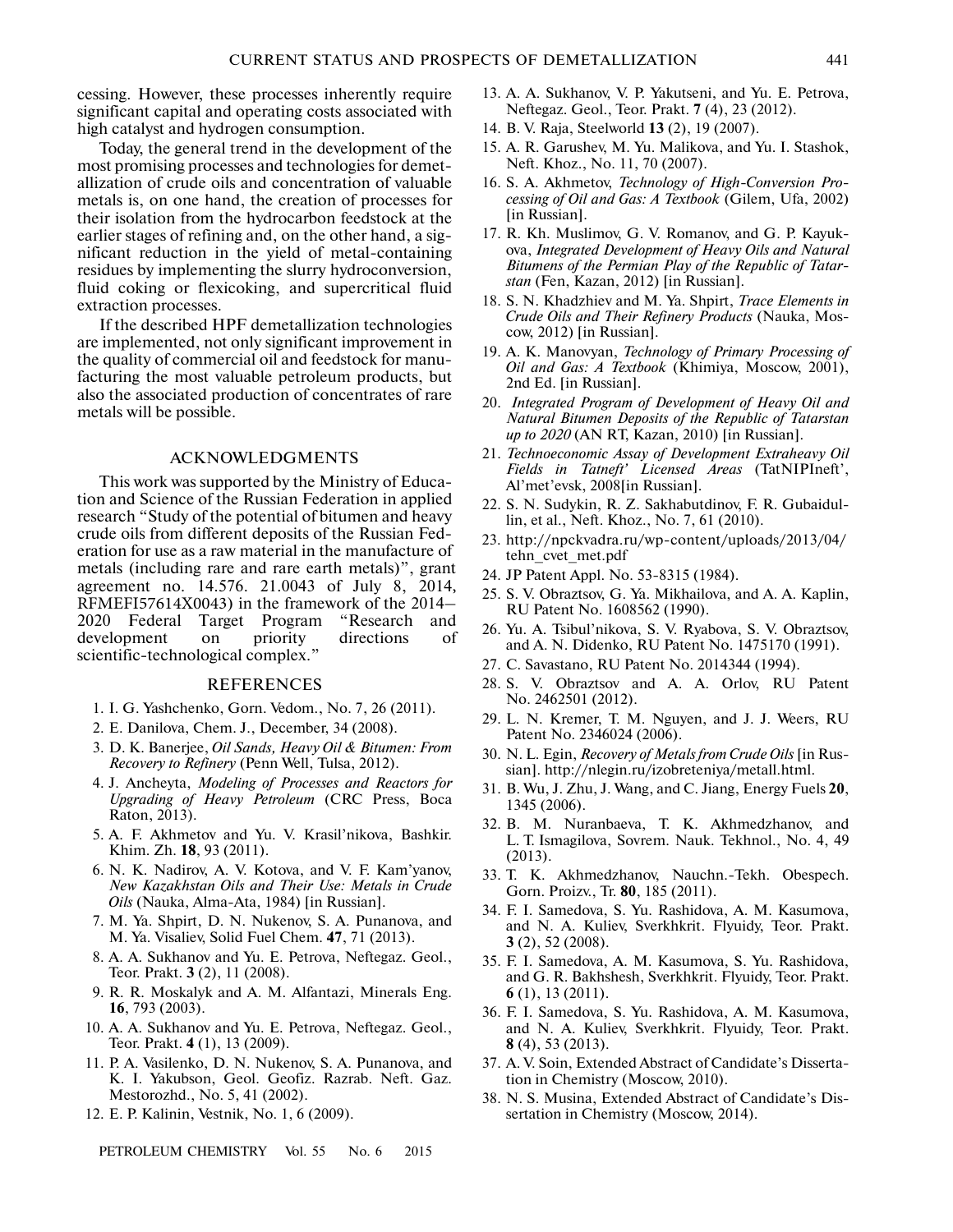- 39. A. A. Shchepalov, *Heavy Oils, Gas Hydrates, and Other Promising Sources of Hydrocarbon Feedstock: A Tuto rial* (Nizhegorodsk. Gos. Univ., Nizhni Novgorod, 2012) [in Russian].
- 40. V. G. Kozin, N. L. Solodova, N. Yu. Bashkirtseva, and A. I. Abdullin, *Modern Technologies for Manufacture of Motor Fuel Components* (Kazansk. Gos. Tekhnol. Univ., Kazan, 2008) [in Russian].
- 41. S. A. Akhmetov, *Oil and Gas Processing Technology and Equipment: A Textbook* (Nedra, St. Petersburg, 2006) [in Russian].
- 42. L. C. Castañeda, J. A. D. Muñoz, and J. Ancheyta, Fuel **100**, 110 (2012).
- 43. D. A. Khalikova, S. M. Petrov, and N. Yu. Bashkirt seva, Vestn. Kazansk. Technol. Univ. **16**, 217 (2013).
- 44. R. Z. Magaril, *Theoretical Principles of Chemical Pro cesses in Oil Refining: A Textbook* (Khimiya, Leningrad, 1985) [in Russian].
- 45. W. L. Leffler, *Petroleum Refining in Nontechnical Lan guage* (PennWell, Tulsa, 2008).
- 46. V. M. Kapustin and A. A. Gureev, *Oil Refining Technol ogies*, part 2: *Destructive Processes* (KolosS, Moscow, 2007) [in Russian].
- 47. N. I. Chernozhukov, *Oil and Gas Processing Technolo gies*, part 3: *Purification and Separation of Petroleum Feedstock, Manufacture of Commercial Petroleum Products*, Ed. by A. A. Gureev and B. I. Bondarenko (Khimiya, Moscow, 1978), 6th Ed. [in Russian].
- 48. E. G. Telyashev, in *Proceedings of XV Annual Round table "Refining and Petrochemicals in Russia and the CIS Countries"* (Geneva, 2012).
- 49. J. G. Speight, *The Chemistry and Technology of Petro leum* (CRC, Boca Raton, 2006), 4th Ed.
- 50. J. M. Lee, S. Shin, S. Ahn, et al., Fuel Process. Tech nol. **119**, 204 (2014).
- 51. M. Al-Sabawi, D. Seth, and T. de Bruijn, Fuel Process. Technol. **92**, 1929 (2011).
- 52. D. G. Filenko, K. A. Shchekoldin, Z. M. Radzhabov, et al., Oboron. Kompl. Nauchno-Tekh. Progr. Ross., No. 1, 34 (2012).
- 53. F. D. Gumerov, A. N. Sabirzyanov, G. I. Gumerova, et al., Butlerov. Soobshch. **5** (1), 9 (2004).
- 54. J. Speight, *The Desulfurization of Heavy Oils and Residua* (CRC, Boca Raton, 1999), 2nd Ed.
- 55. http://www.kbr.com/Technologies/Process-Technol ogies/Residuum-Oil-Supercritical-Extraction/
- 56. http://www.axens.net/our-offer/by-market/oil-refin ing/ bottom-of-the-barrel.html
- 57. http://www.uop.com/processing-solutions/refining/ residue-upgrading/
- 58. K. H. Chung, Z. Xu, X. Sun, et al., Pet. Technol. Quart., No. Q4, 99 (2006).
- 59. P. C. Mandal, S. M. Wahyudiono, and M. Goto, J. Hazard. Mater. **187**, 600 (2011).
- 60. P. C. Mandal, S. M. Wahyudiono, and M. Goto, Fuel **92**, 288 (2012).
- 61. D. Severin and H. Siese, *Proceedings of the 3rd Inter national Symposium on Supercritical Fluids*, Ed. by G. Brunner and M. Perrut (Strasbourg, 1994), vol. 1.
- 62. C. Kersch, S. P. Ortiz, G. F. Woerlee, and G. J. Wit kamp, Hydrometallurgy **72**, 119 (2004).
- 63. C. Kersch, M. Van der Kraan, G. F. Woerlee, and G. J. Witkamp, J. Chem. Technol. Biotechnol. **77**, 256 (2002).
- 64. M. F. Ali and S. Abbas, Fuel Process. Technol. **87**, 573 (2006).
- 65. http://www.fwc.com/What-We-Do/Refining/FW- Residue-Upgrading-Technologies.aspx
- 66. http://www.cbi.com/technologies/refining-technology
- 67. N. I. Iskritskaya, Neftegaz. Geol., Teor. Prakt. **1**, 12 (2006).
- 68. D. N. Nukenov, S. A. Punanova, and Z. G. Agafonova, *Metals in Crude Oils, Their Concentration and Recovery Methods* (GEOS, Moscow, 2001) [in Russian].
- 69. E. Furimsky, Fuel Process. Technol. **67**, 205 (2000).
- 70. E. Koshka, J. Kuhach, and E. Veith, World Heavy Oil Congress: Edmonton, Alberta **329**, 285 (2008).
- 71. M. A. Silverman, S. K. Pavel, and M. D. Hillerman, World Heavy Oil Congress: Edmonton, Alberta **419**, 7 (2011).
- 72. http://www.ellycrack.no/bilder/ELLYCRACK% 2016%2010%2009.pdf
- 73. W. A. Brown and G. Monaghan. http://www.etxsys tems.com/Publications/Presentations/ ETX\_WHOC11.pdf
- 74. A. A. Ryumin, RU Patent No. 2033449 (1995).
- 75. G. K. Tarabrin, I. M. Tartakovskii, E. M. Rabinovich, et al., RU Patent No. 2118389 (1998).
- 76. D. M. Soskind, V. V. Gribkov, N. P. Slatvinskii-Sidak, et al., Khim. Tekhnol. Topl. Masel, No. 4, 7 (1988).
- 77. L. Bressan. http://www.ati2000.it/index.php? page=download&t=pubblicazioni&id=31960
- 78. G. J. Stiegel. http://www.canadiancleanpowercoali tion.com/pdf/GP6%20-%20stiegel060905.pdf
- 79. O. Holopainen, Bioresource Technol. **46**, 125 (1993).
- 80. V. G. Sister, E. M. Ivannikova, A. I. Yamchuk, et al., Gaz. Prom-st., No. 12, 60 (2013).
- 81. S. N. Khadzhiev, *Cracking of Petroleum Fractions on Zeolite Catalysts* (Khimiya, Moscow, 1982) [in Rus sian].
- 82. N. L. Solodova and N. A. Terent'eva, Vestn. Kazansk. Tekhnol. Univ., No. 1, 141 (2012).
- 83. S. Lars, T. Andersson, S. T. Lundin, et al., Appl. Catal. **9**, 317 (1984).
- 84. R. L. Jones, J. Catal. **129**, 269 (1991).
- 85. P. O'Connor, J. P. J. Verlaan, and S. J. Yanik, Catal. Today **43**, 305 (1998).
- 86. S.-I. Andersson and T. Myrstad, Appl. Catal A: Gen. **170**, 59 (1998).
- 87. 25 Years of RFCC Innovation. http:// www.uop.com/?document=uop-25-years-of-rfcc innovation-tech-paper&download=1
- 88. M. Ya. Visaliev, M. Ya. Shpirt, Kh. M. Kadiev, et al., Solid Fuel Chem. **46**, 100 (2012).
- 89. G. A. Berg and S. G. Khabibullin, *Catalytic Hydrofin ing of Oil Residues* (Khimiya, Leningrad, 1986) [in Russian].

PETROLEUM CHEMISTRY Vol. 55 No. 6 2015